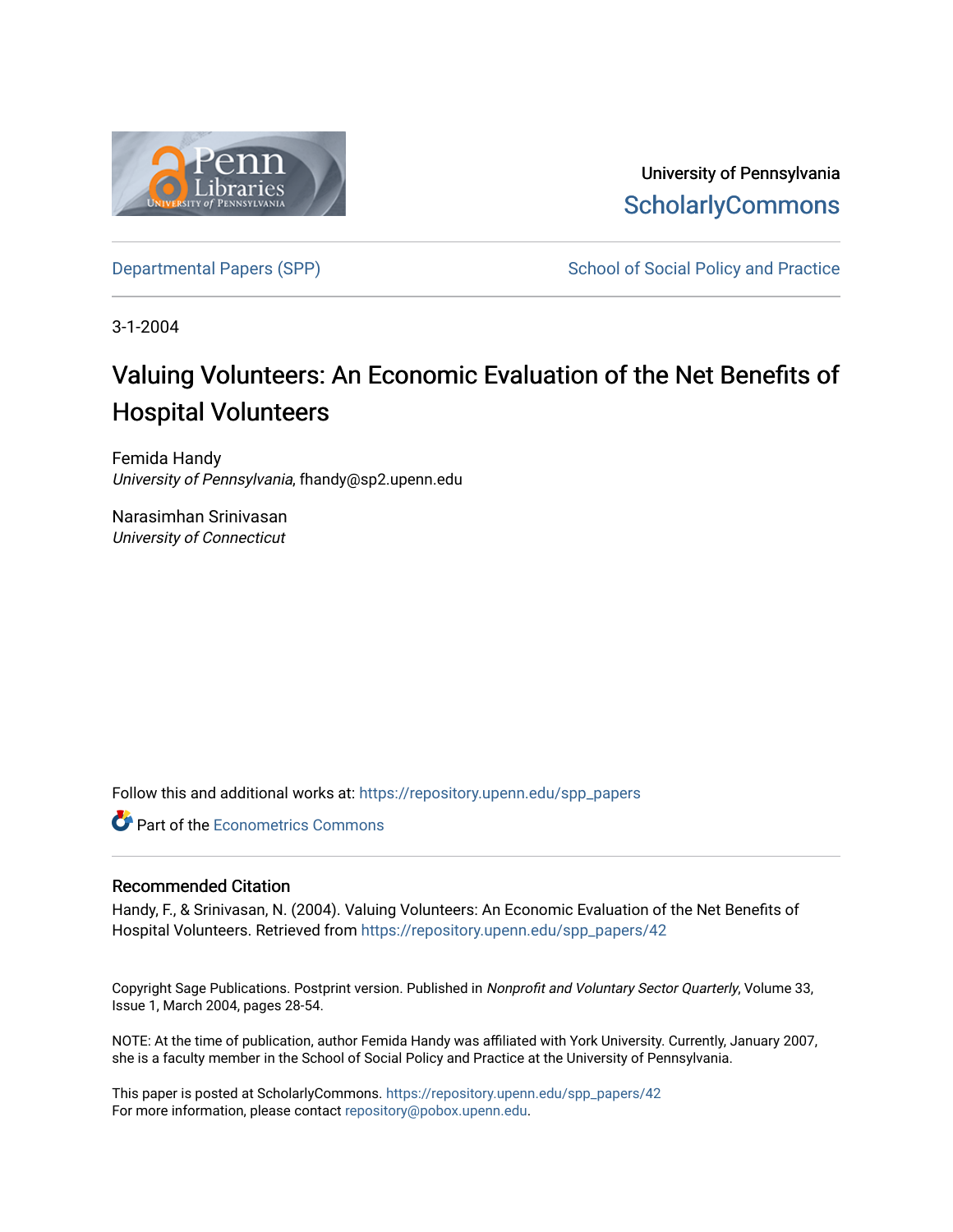## Valuing Volunteers: An Economic Evaluation of the Net Benefits of Hospital Volunteers

### **Abstract**

The use of volunteers in hospitals has been an age-old practice. This nonmarket community involvement is a distinctive aspect of North American life. Hospitals may be attracted to increase the use of volunteers, both to provide increased quality of care and to contain costs. Hospitals rely on the use of professional administrators to use the donated time of volunteers efficiently. This study examines the benefits and costs of volunteer programs and derives an estimate of the net value of volunteer programs that accrue to the hospitals and volunteers. In particular, the costs and benefits to hospitals are detailed. Using 31 hospitals in and around Toronto and surveying hospital volunteer administrators, hospital clinical staff members, and volunteers themselves, a striking pay-off for hospitals was found: an average of \$6.84 in value from volunteers for every dollar spent—a return on investment of 684%. Civic and community participation is indeed valuable.

#### Keywords

volunteers, economic valuation, costs and benefits, hospital

#### **Disciplines**

**Econometrics** 

#### **Comments**

Copyright Sage Publications. Postprint version. Published in Nonprofit and Voluntary Sector Quarterly, Volume 33, Issue 1, March 2004, pages 28-54.

NOTE: At the time of publication, author Femida Handy was affiliated with York University. Currently, January 2007, she is a faculty member in the School of Social Policy and Practice at the University of Pennsylvania.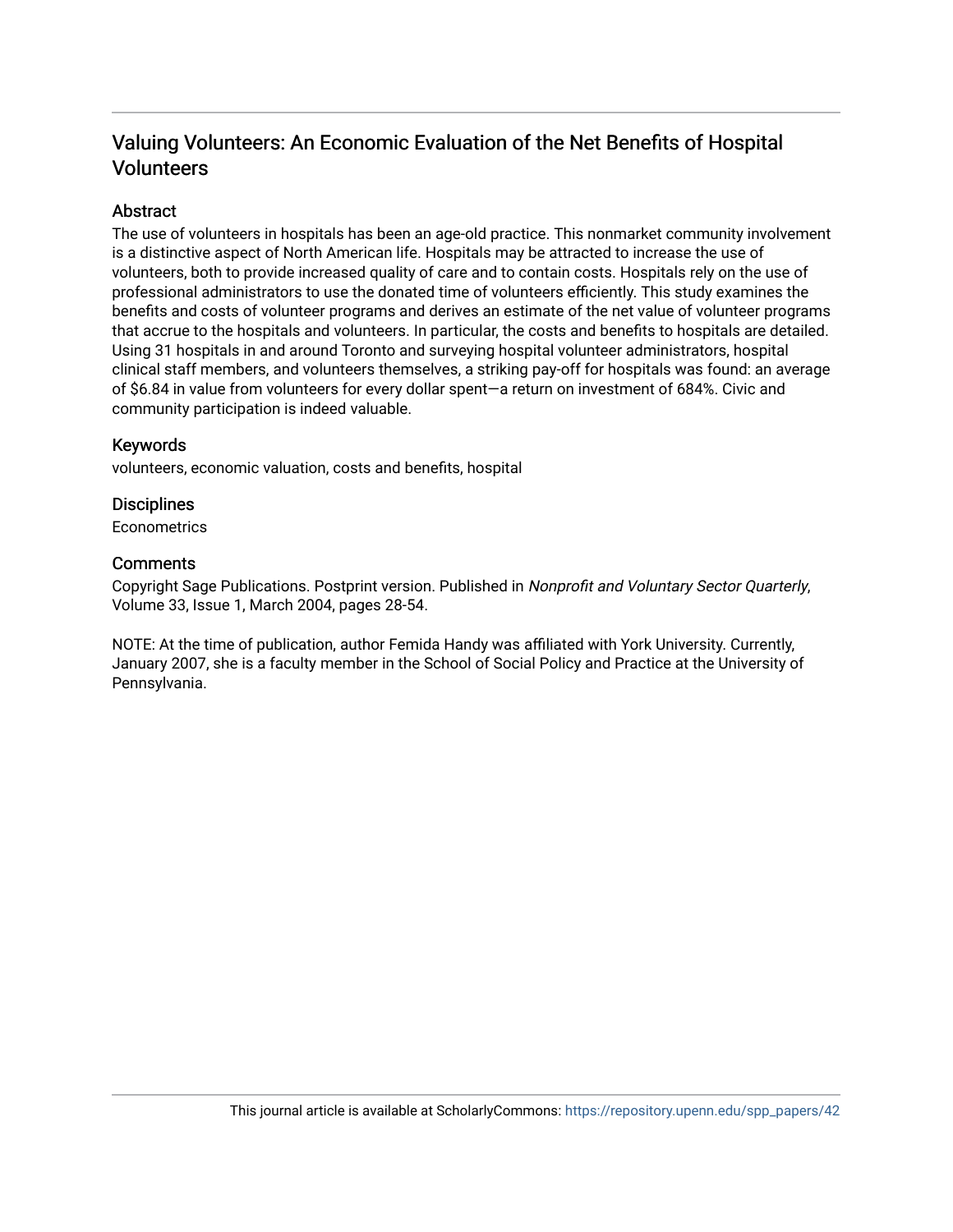## **DRAFT VERSION OF**

Handy, F. & N. Srinivasan. 2004. 'Valuing Volunteers: An Economic Evaluation of the Net Benefits of Hospital Volunteers *Nonprofit and Voluntary Sector Quarterly* 33(1), pp. 28-54.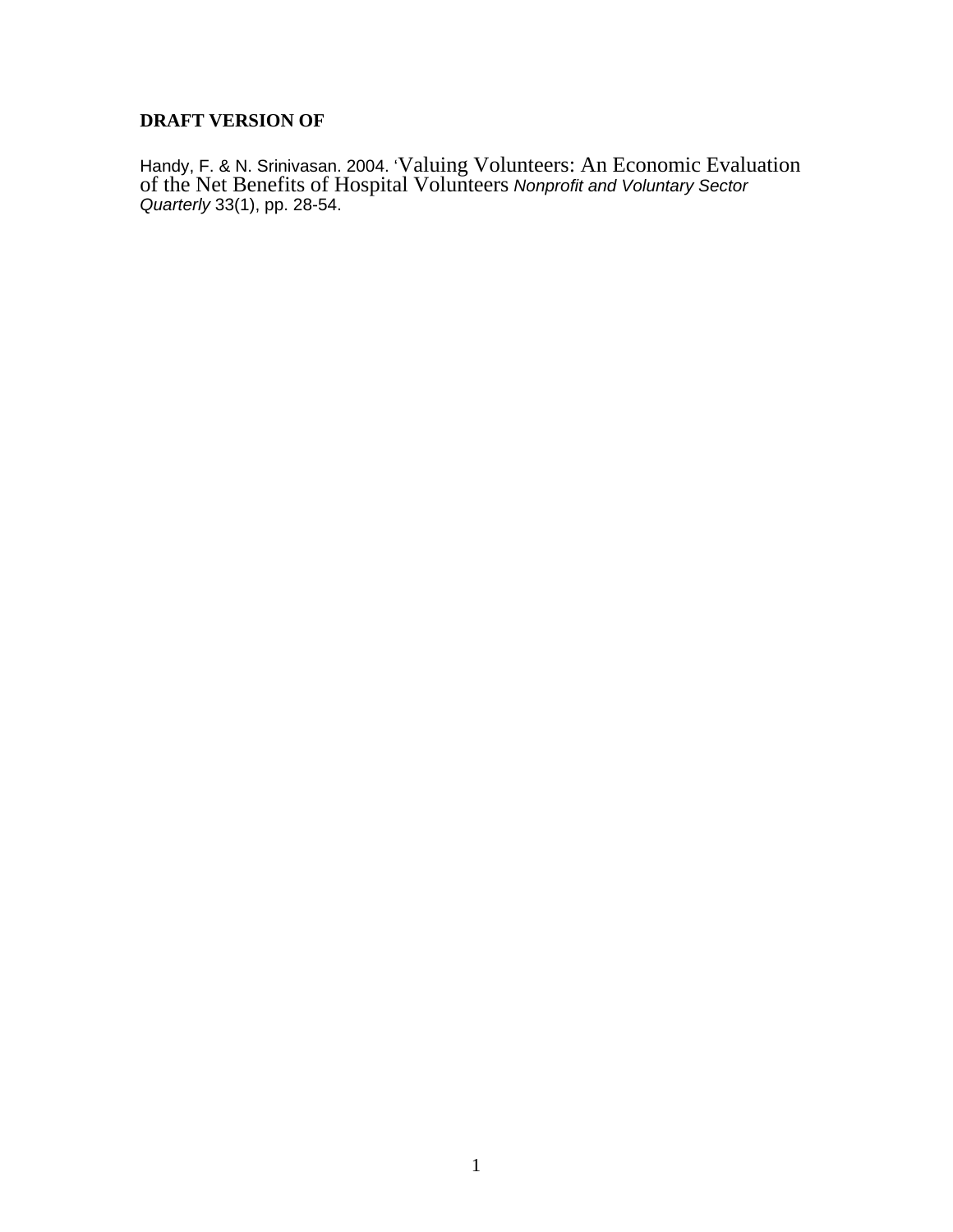#### **Valuing Volunteers: An Economic Evaluation of the Net Benefits of Hospital Volunteers**

Femida Handy *York University*  Narasimhan Srinivasan *University of Connecticut* 

*The use of volunteers in hospitals has been an age-old practice. This nonmarket community involvement is a distinctive aspect of North American life. Hospitals may be attracted to increase the use of volunteers, both to provide increased quality of care and to contain costs. Hospitals rely on the use of professional administrators to use the donated time of volunteers efficiently. This study examines the benefits and costs of volunteer programs and derives an estimate of the net value of volunteer programs that accrue to the hospitals and volunteers. In particular, the costs and benefits to hospitals are detailed. Using 31 hospitals in and around Toronto and surveying hospital volunteer administrators, hospital clinical staff members, and volunteers themselves, a striking pay-off for hospitals was found: an average of \$6.84 in value from volunteers for every dollar spent—a return on investment of 684%. Civic and community participation is indeed valuable.* 

*Keywords: volunteers; economic valuation; costs and benefits; hospital* 

#### 1. INTRODUCTION

Universal health care is a distinguishing feature of Canadian culture. Major trends in the past decade include a sharp increase in the demand for health care services based on demographic and economic shifts and uncertainty (and decreases) in the level of funding from all levels of government (Canadian Healthcare Association, 1999). Hospitals in Ontario have been subject to major cutbacks in their budgets in the 1990s and have been asked to do more with fewer resources.1 Although, traditionally, hospitals have relied on private donations of money and time, there is a greater need now for these resources to make up for the shortfalls in hospital funding. Professional fund-raisers and administrators have been hired by many hospitals to increase donations and manage volunteers efficiently. However, we do not know the financial implications of the donation of time that volunteers are currently providing to the hospitals. Historically, the dominating influence of volunteers has been in hospital auxiliaries who were responsible for fund-raising, running gift shops, and providing assistance with patients.Now, the focus of volunteerism in hospitals has turned toward services, governance, and fund-raising with a distinct delineation of responsibilities between each of these three areas. This article deals with volunteerism in the service area where volunteers now take on very different roles from those taken in the past by auxiliaries. Rather than leaving volunteers to organize themselves as they had done in the past, large hospitals hire professional managers to run most volunteer programs (Ontario Association for Volunteer Administrators, 2000). Such professionalization provides the necessary supervision that helps protect hospitals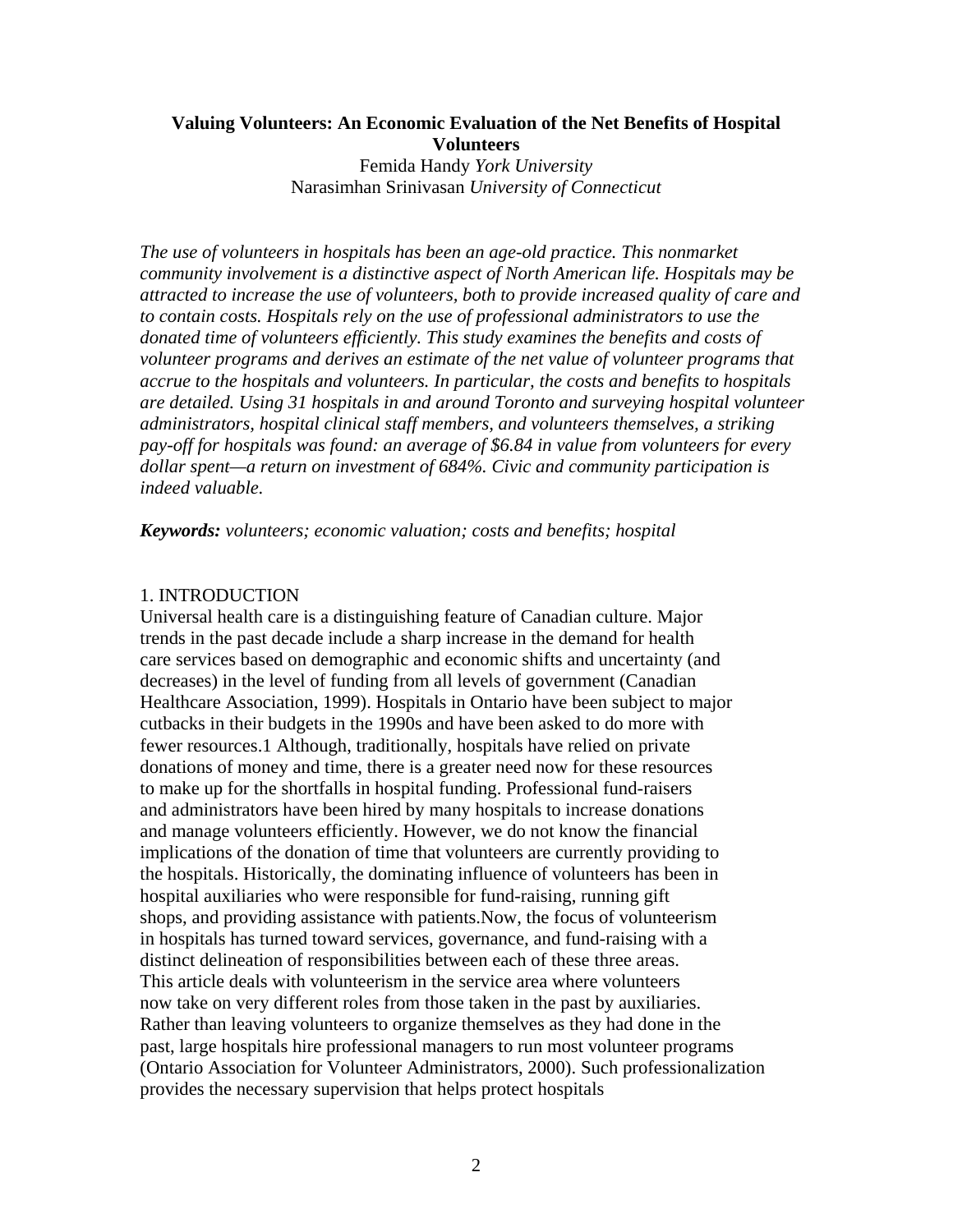from risks associated with the use of unpaid nonprofessionals in health care settings. Although there are many aspects to volunteerism in hospitals, this research study focuses on the assessment of the benefits and costs that accrue to hospitals by using volunteers.Aprimary calculation is the return on investment of volunteers.We also investigate the net benefits to volunteers and the role volunteers play in meeting an important mission of the hospitals: improving the quality of care.

#### 1.1 BACKGROUND

Volunteerism is an important part of Canadian life; 6.5 million Canadians volunteered in 2000 for a total of 1.05 billion hours. This reflects a drop in the number of volunteers and total hours volunteered from 1997. Despite the shrinking of the volunteer pool and total number of hours contributed in 2000, more volunteering events and volunteer hours were directed toward health care organizations than in 1997 (Bowen, 1997; Hall, McKeown, & Roberts, 2001). This is not surprising. As health care costs go up, an important cost attractive resource for hospitals is the use of volunteers in providing services to improve the quality of care. It has been recognized by hospitals that the many nonmedical services such as providing information, emotional support, and reassurance to patients and their families can positively affect the quality of care. Hospitals are increasingly relying on volunteers to provide these nonmedical services to thereby positively affect the quality of care while holding down costs, because volunteers are not on the payroll. Major trends in the past decade that affect volunteers in health care include (a) a substantial shift in the volunteer base, (b) younger people replacing older volunteers with a corresponding decrease in long-term commitments (Dow, 1997), (c) more educated and skilled health care volunteers with identifiable goals for themselves besides community contribution, (d) volunteers with an increased expectation for interesting and varied assignments, and (e) volunteers who are not willing to make long-term commitments but prefer to give short, well-defined periods of time (LaPerriere, 1998). Also, given Canada's immigration policies, there is an increase in diversity of cultures among the volunteers. Furthermore, high school graduation in Ontario requires volunteer hours in community organizations, and this has increased the supply of student volunteers. On the other hand, hospitals are faced with increasing costs and must balance the use of volunteers with liability, accountability, and labor union considerations. A blurring between paid and unpaid work can lead to friction in unionized environments (Macduff, 1997; Zahnd, 1997). Overall, it has been recognized that there is an increasing incentive to use volunteers in the health care system because of the increasing need for cost containment (Tuckman & Chang, 1994). If nonmedical services can be obtained for free, why spend money to procure these services from paid hospital employees? However, volunteers are not totally free; hospitals incur costs in recruitment, administration, liability, supervision, and recognition. Currently, with a few exceptions, these costs are neither quantified nor explicitly recognized in the literature (Sues & Wilson, 1987).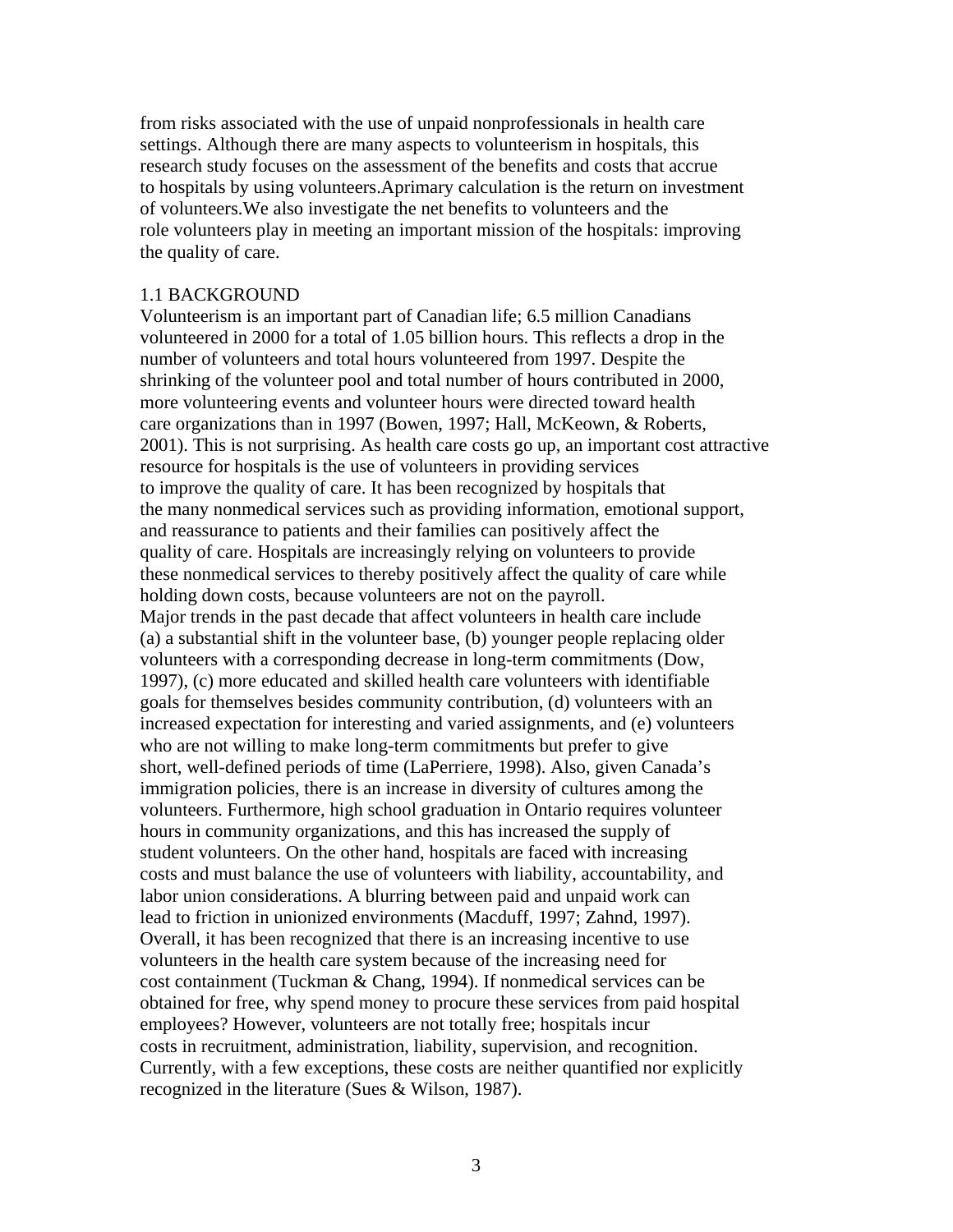Most economic studies of the labor supply of volunteers either ignore the demand for volunteer labor or, at best, assume that it is unlimited at a price of zero (Freeman, 1997; Menchik & Weisbrod, 1987; Vaillancourt, 1994; Van Dijk & Boin, 1993) for analytical tractability and simplicity. Arecent study by Wolff,Weisbrod, and Bird (1993) described an economic analysis of the supply of volunteer labor to hospitals and found that the supply of volunteers is affected by job opportunities in the labor market and tax rates. In his review, Steinberg (1990) discussed the costs of volunteers, and only one study, that by Emanuele (1996), estimated a downward sloping curve for volunteer labor thereby confirming that volunteers are not free.

An upper limit on the demand side must also be noted. Assuming that the demand for volunteer labor is unlimited and that the differences observed among time volunteered by people is a function of the supply conditions (individuals' attitudes, preferences, opportunity cost, etc.) leads to incorrect conclusions. Our in-depth interviews with volunteer managers revealed that hospitals could not always accommodate everyonewhowished to be a volunteer because of their preferences for the type and number of hours they wished to volunteer. Even though hospitals were continuously recruiting volunteers and attempting to place as many volunteers as possible, internal constraints (placing, managing, and supervising) often limited their capability to use all volunteer labor offered. Also, volunteers can only be placed in nonclinical tasks with no threat of potential job losses perceived by the labor unions. In a few cases, administrators also viewed the placing of volunteers as a service offered by the hospital to the community. In this case, volunteers, especially new immigrants, workfare recipients, and students, are given an opportunity to network and learn valuable skills that would be useful in obtaining paid employment later.

Currently, the volunteer labor supply often exceeds demand in many hospitals, especially for short-term volunteers who are willing to commit only a few hours (Culp&Nolan, 2000). Arecent survey noted that only 27% are willing to donate more time, whereas 42% indicated they would do so only in the case of an emergency. Lack of free time was given as the reason why 76% of volunteers stated that they would not give more time to volunteering (Hall et al., 2001). Thus, although hospitals may prefer long-term volunteers committing for longer periods of time, they will need to adapt to the changing volunteer pool: individuals who are volunteering in greater numbers albeit for a shorter term and for fewer hours than earlier (Culp & Nolan, 2000). It is important to reiterate that labor market rigidities inhibit the use of volunteers by the hospital and the tasks done by volunteers, especially as they relate to those done by paid workers and in providing medical care, which requires a license. Volunteers typically work part-time and are sometimes perceived as less dependable than paid workers because of the absence of monetary incentives. Furthermore, volunteers can only be used in nontechnical/ nonmedical services and for services that do not use unionized labor for legal and safety reasons. Hence, there is an upper limit to the use of volunteers in hospitals. This may account for hospitals' having fewer volunteers compared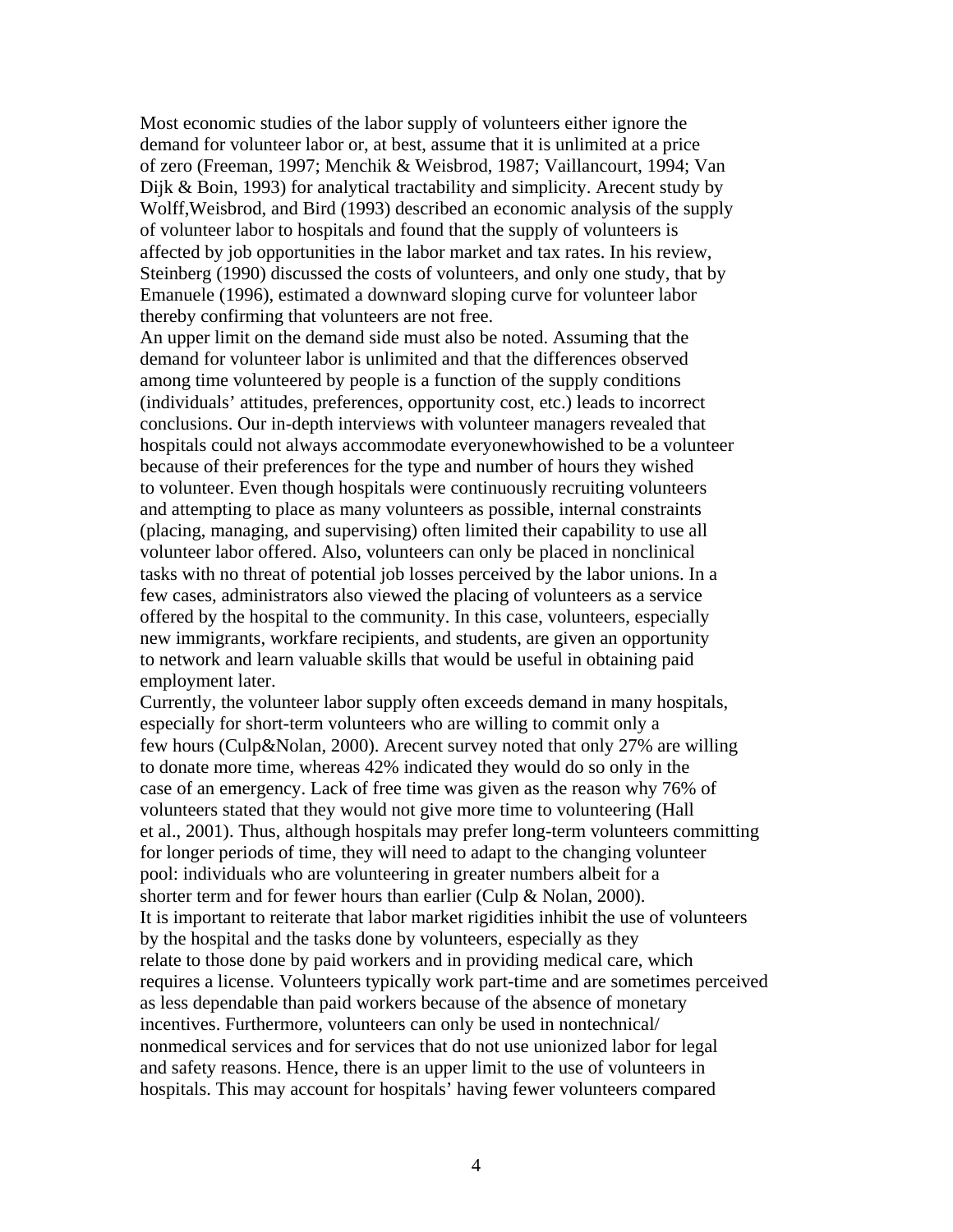to paid workers than most all other sectors using volunteers (Sharpe, 1993). Volunteer labor, although provided without remuneration, is not without cost to either the volunteer or the hospital. We may assume that the individual volunteer is intentional and rational and has done the necessary private cost benefit analysis in making the decision to volunteer and continues to contribute until it is no longer rational to do so (Wolff et al., 1993). Hospitals, it is assumed, are also rational; they assess the contribution of volunteer labor and balance it with the costs involved. Ideally speaking, hospitals should seek to input volunteer labor until the marginal benefits to the hospital are equal to the marginal costs of volunteer labor. However, this ideal point may not be attained, as (a) volunteers cannot encroach upon clinical and paid staff positions (i.e., upper limit of volunteer-hour usage), (b) market rigidities exist, and (c) accurate measurements of costs and benefits are unavailable. In addition, there is also a spillover benefit to the community that is often ignored in the literature.

It is generally assumed that the benefits of using volunteers far outweigh the costs to hospitals and that hospitals often try to place all the volunteers whoapply. However, the quantification of the pay-off is not available in the literature. In terms of total hours contributed by volunteers, the savings to the hospitals, which they would otherwise have to pay for, appear to be immense. The contribution of volunteers results in an increase in the quality of perceived care in hospital settings (even with simple hand holding, information giving, and other nonmedical services). These may be nonclinical and nonunion tasks, but they provide a warm, human dimension during a difficult time for the patients and their families. Anecdotally, during the recent SARS crisis in Toronto, volunteers could not come to the hospitals, and patients and staff members immediately felt the loss of their services. Afollow-up survey with hospitalCEOssupported this widespread view (Handy&Srinivasan, 2003). In the present study, we explicitly focus on the demand side of the picture and, in particular, estimate the costs and benefits to hospitals using at least 100 volunteers.We explicitly detail the various costs and benefits involved in the use of volunteers by hospitals, and we put an economic value on them. We also determine the benefits and costs incurred by volunteers such as out-ofpocket expenses such as travel, child care, and opportunity cost. The opportunity cost of time is important, as volunteers have high levels of education (Montmarquette  $&$  Monty, 1987). Last, we discuss the contributions of volunteers and benefits to volunteers that are not easily monetized.

#### **2. METHOD**

We focus on hospitals in and around the greater metropolitan area of Toronto, Canada, for our study and include all hospitals in Region 3, as classified by the Ontario Hospital Association (www.oha.com). Several factors influenced this choice: convenience, cost, and comprehensiveness (serving urban, suburban, and rural populations). It includes the regions of Durham, Metro Toronto, Peel, and York, which house 57 hospitals (some of which, such as the University Health Network, have multiple hospital sites). We limited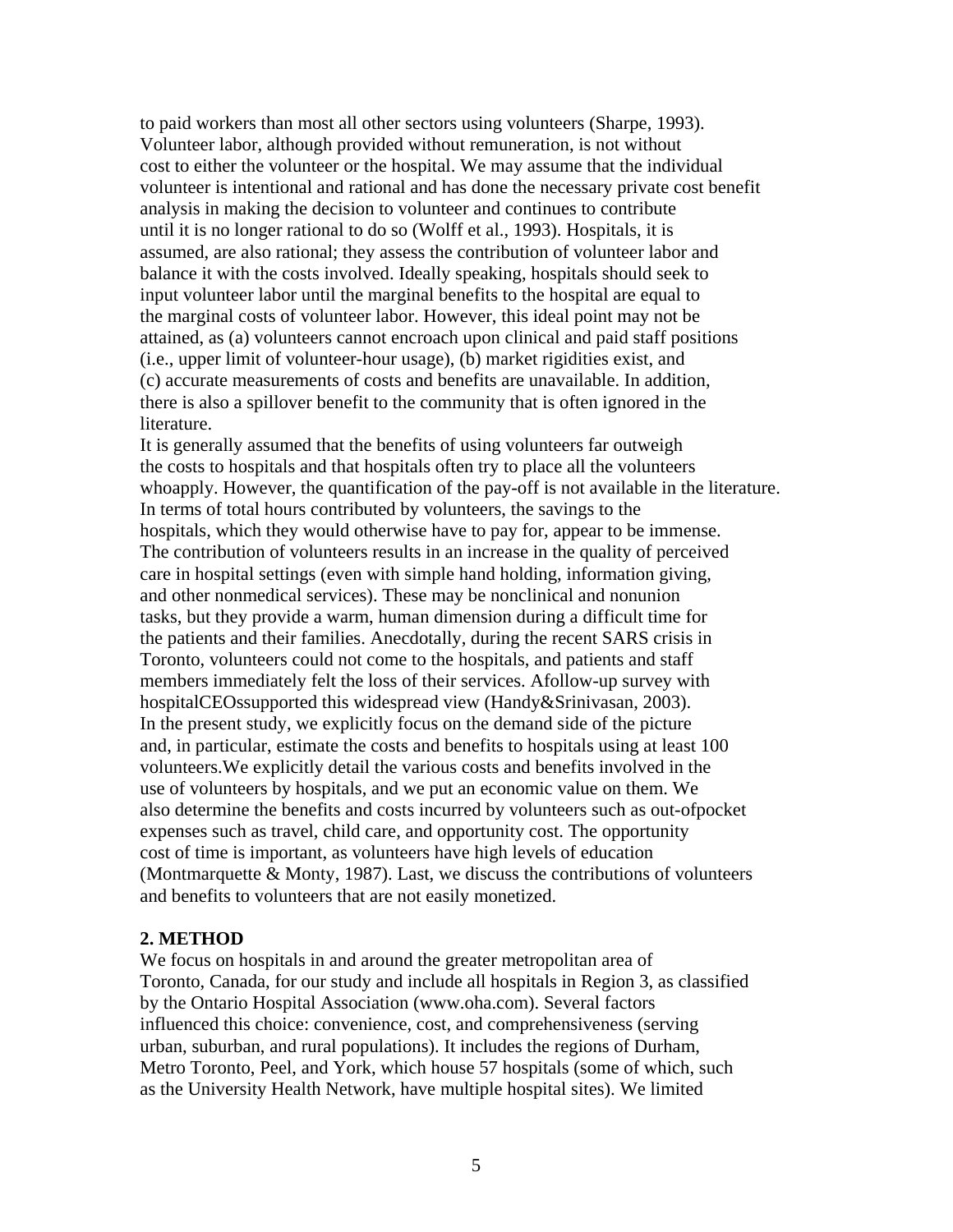our sample to those 35 hospital sites that use at least 100 volunteers and have at least one paid staff member responsible for volunteer administration. This helped ensure that the focus remained on hospitals utilizing a professionally managed volunteer program.

To enhance the meaningfulness of our study and to better understand the field context to improve external validity, we conducted preliminary discussions with the manager of volunteer resources (the title varied from hospital to hospital, but for simplicity, we refer to the individual in charge of volunteer resources as the manager for the rest of this article) at four hospitals. Then, an official letter inviting hospitals to participate in the study was sent, followed by a telephone call to each of the managers. Thirty-one hospitals agreed to participate. Two hospitals were undergoing staffing changes and, hence, they were not able to participate, one did not respond to our invitation, and one hospital withdrew after initially agreeing to participate. For surveying the managers, we used a modified version of LaPerriere's (1998) instrument. We refined our instruments after a pretest with three managers. It was a structured questionnaire with some open-ended questions. Most of the interviews lasted well more than 2 hours and provided highly detailed responses. In addition, we intended to survey about 50 volunteers at each site using a self-administered survey. This survey was either mailed to volunteers or conducted on-site with the help of the volunteer manager and our research assistants. Necessarily, volunteers self-selected themselves to answer the questionnaires. We received a total of 805 completed surveys. Besides these two groups, the managers provided two to four names of the medical staff who use the greatest number of volunteers in their hospitals. We used telephone surveys to interview one or two staff members at each site. These interviews were semi structured thereby allowing for open-ended qualitative information. The number of completed staff surveys was 49. This study is rich in that we have data from the managers, the immediate supervisors of the volunteers, and also the volunteers themselves.

#### **3. FINDINGS**

#### **3.1 SAMPLE CHARACTERISTICS**

*Hospitals*. Our sample consisted of 31 hospital sites with an average of 468 beds. Nearly two thirds of the hospitals described themselves as acute and general hospitals; others described themselves as providing long-term care, rehabilitation, psychiatric, or other. Because of recent mergers, some hospitals in our sample had more than one distinct location in which they operated. For example, 3 downtown hospitals at different locations were merged into the University Health Network. We used each site as the unit of analysis where each site had separate volunteer programs and a distinct set of volunteers. The number of volunteers ranged from 125 to 3,240 with an average of 700 volunteers at each site. The numbers of paid positions to manage and/or coordinate volunteer resources averaged 3.4 positions per site, and unpaid administrative positions averaged 2.8 positions per site. On average, the manager is well educated with more than 77% having some university-related education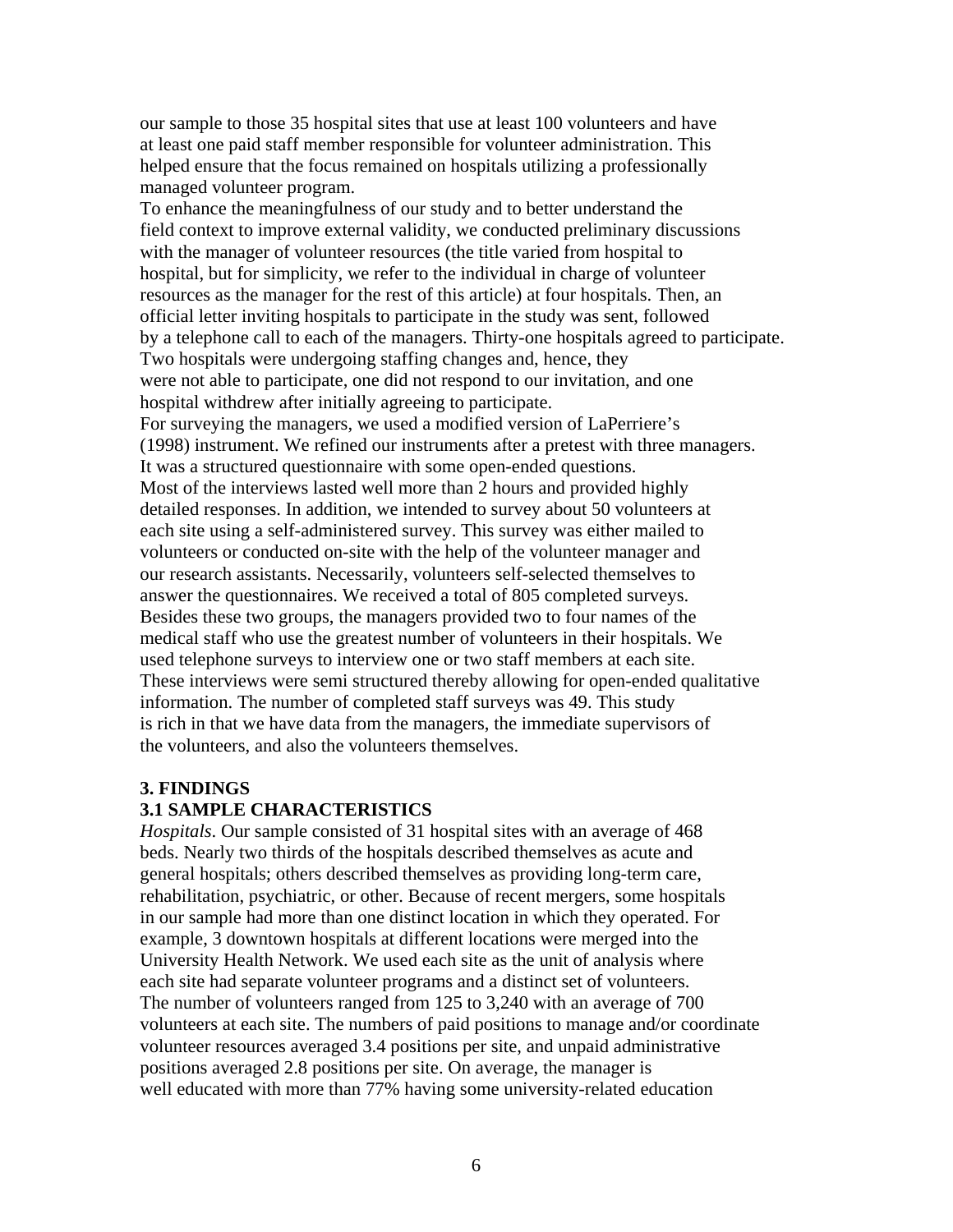in volunteer administration and 84% having participated in volunteer administration courses or seminars from non university sources.

*Volunteers*.Table 1 summarizes the characteristics of the volunteers (*N*=805).

| <b>Characteristics</b>    | Profile                                                                         |  |                                                                                          |  |  |  |
|---------------------------|---------------------------------------------------------------------------------|--|------------------------------------------------------------------------------------------|--|--|--|
| Gender                    | 26% males 74% females                                                           |  |                                                                                          |  |  |  |
| Race                      | 76% white 17% Asian<br>3% Black<br>4% Other                                     |  |                                                                                          |  |  |  |
| Language                  | 1% French<br>1% Italian<br>85% English<br>3% Cantonese<br>10% Other             |  |                                                                                          |  |  |  |
| Age                       | $\left[ \right. 20\right] 17\%$<br>$[21-24]$ 6%                                 |  | $[55-59]$ 7%<br>$[60-64]$ 11%                                                            |  |  |  |
|                           | $[25-34]$ 5%<br>$[35-44]6%$<br>$[45-54]$ 9%                                     |  | $[65 - 74] 25%$<br>$>75$ ] 14%                                                           |  |  |  |
| <b>Household Income</b>   | $<$ \$20,000] 16%<br>$[$20,000 - $39,999]$ 26%<br>$[$40,000 - $59,999]$ 24%     |  | $[$60,000 - $79,999]$ 14%<br>\$80,000] 20%<br>$\geq$                                     |  |  |  |
| <b>Formal Education</b>   | 16% Less than High School<br>34% High School diploma<br>16% Some post-secondary |  | 13% post-secondary diploma<br>14% Bachelor's degree<br>7% Graduate degree                |  |  |  |
| <b>Labor Status</b>       | 25% in the labor force                                                          |  | (39% full time, 61% part time)                                                           |  |  |  |
|                           | 75% out of the labor<br>force                                                   |  | (65% retired, 16% students, 6% looking for work, 6%<br>voluntary, 3% workfare, 4% other) |  |  |  |
| <b>Average hours</b>      | 4.98 hours/week by those 'working'                                              |  |                                                                                          |  |  |  |
| volunteered               | 6.44 hours/week, by those 'not working'                                         |  |                                                                                          |  |  |  |
|                           | 6.24 hours / volunteer/ week*                                                   |  |                                                                                          |  |  |  |
| Average hours per week    | $\left[ \right. 20\right] 8.6 \text{ hours}^{**}$                               |  | $[45-54]$ 4.9 hours                                                                      |  |  |  |
| volunteered by age groups | $[21-24]$ 5.3 hours                                                             |  | $[55-59]$ 6.1 hours                                                                      |  |  |  |
|                           | $[25-34]$ 4.6 hours                                                             |  | $[60-64]$ 6.1 hours                                                                      |  |  |  |
|                           | $[35-44]$ 4.7 hours                                                             |  | $[65 - 74] 6.0$ hours                                                                    |  |  |  |
|                           |                                                                                 |  | $>75$ ] 6.4 hours                                                                        |  |  |  |

\* See End Note iii

\* \* In this case 25% volunteered more than 15 or more hours a week suggesting students placements (programs of study requiring students to work in hospitals to gain experience). These numbers distort the mean, the median hours is six hours.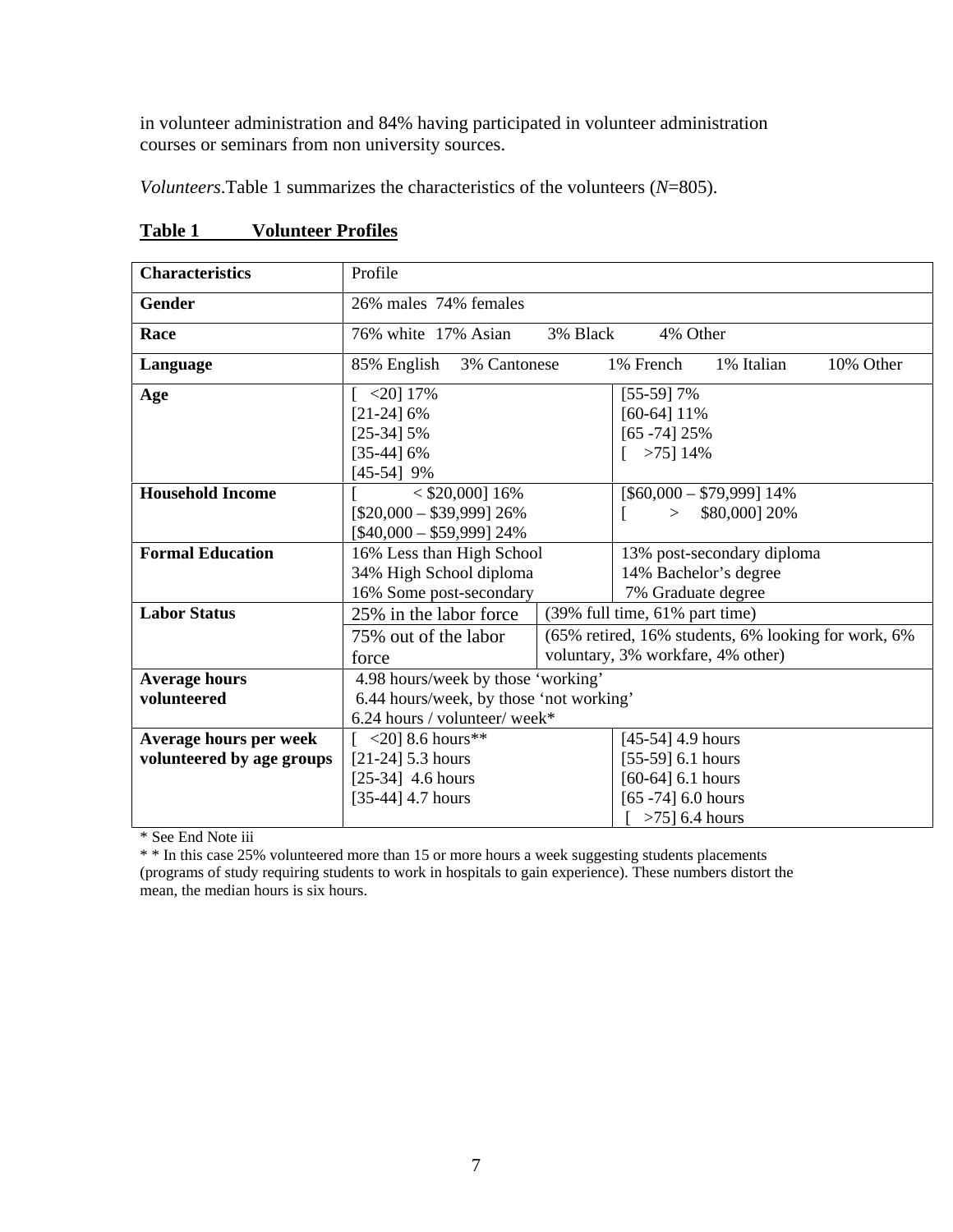### **3.2 THE HOSPITAL VOLUNTEER AS COMPARED TO VOLUNTEERS IN ONTARIO**

One caution should be noted before comparing our sample of hospital volunteers with Ontario volunteers: Our sample is a convenience sample. Furthermore, our volunteers are those who elect to volunteer at hospitals. We are not surprised that the characteristics may differ from the volunteer population in general in which persons volunteer at diverse settings with differing requirements. However, we are interested in noting the differences and similarities between both samples/types of volunteers.

Hospital volunteers are overwhelmingly female (74%) as compared to the Ontario volunteer (54%), and unlike the average Ontario volunteer (Parmegiani, 1997), females contribute significantly more hours than males. This result is not surprising given that the nature of hospital volunteering is focused on care giving, an activity that attracts more women than men even in the paid labor force. Furthermore, 47% of Ontario volunteers are employed full-time, whereas we find that nearly 75% of hospital volunteers are *not* in the labor force and less than 10% are employed full-time.We find that nearly half of hospital volunteers are retired, and they make up the majority of those not in the labor force who volunteer at hospitals. This suggests that hospitals are attractive places for retired individuals to volunteer.

Certain similarities also exist. In terms of educational background, 51% of all volunteers in Ontario have a postsecondary certificate, diploma, or university degree. In our case, we also find that 50% of individuals had similar qualifications. Additionally, in the Ontario survey, it was found that those volunteers not in the labor force contributed a higher number of average hours annually than those in the labor force; we note a similar finding. In our research, gender and age were significant in explaining the variation in hours volunteered. Females volunteered more hours than males, as did those younger than 20 years and older than 55 years. In the Ontario sample, those older than 65 years volunteered the highest number of average hours and those aged 25 to 34 volunteered much less than most other age groups. We also find that the 25-to-34 age group contributes the lowest average number of hours. In our findings, there is a statistically significant drop after the age of 20 when the hours begin to rise and a peak in the 75+ age group. This is because of the high school graduation requirement of voluntary service.

## **4. BENEFITS**

Benefits accrue from hospital volunteer programs to both the organization and the volunteers. Although there are benefits to the community at large, the calculation of such benefits is beyond the scope of this article. In Section 4.1, we first examine in detail the benefits to the hospitals followed by the benefits to the volunteers in Section 4.2.

## **4.1 BENEFITS TO THE HOSPITAL**

Volunteers play vital roles in patient care and a variety of support services that contribute to the added comfort and happiness of patients, their families,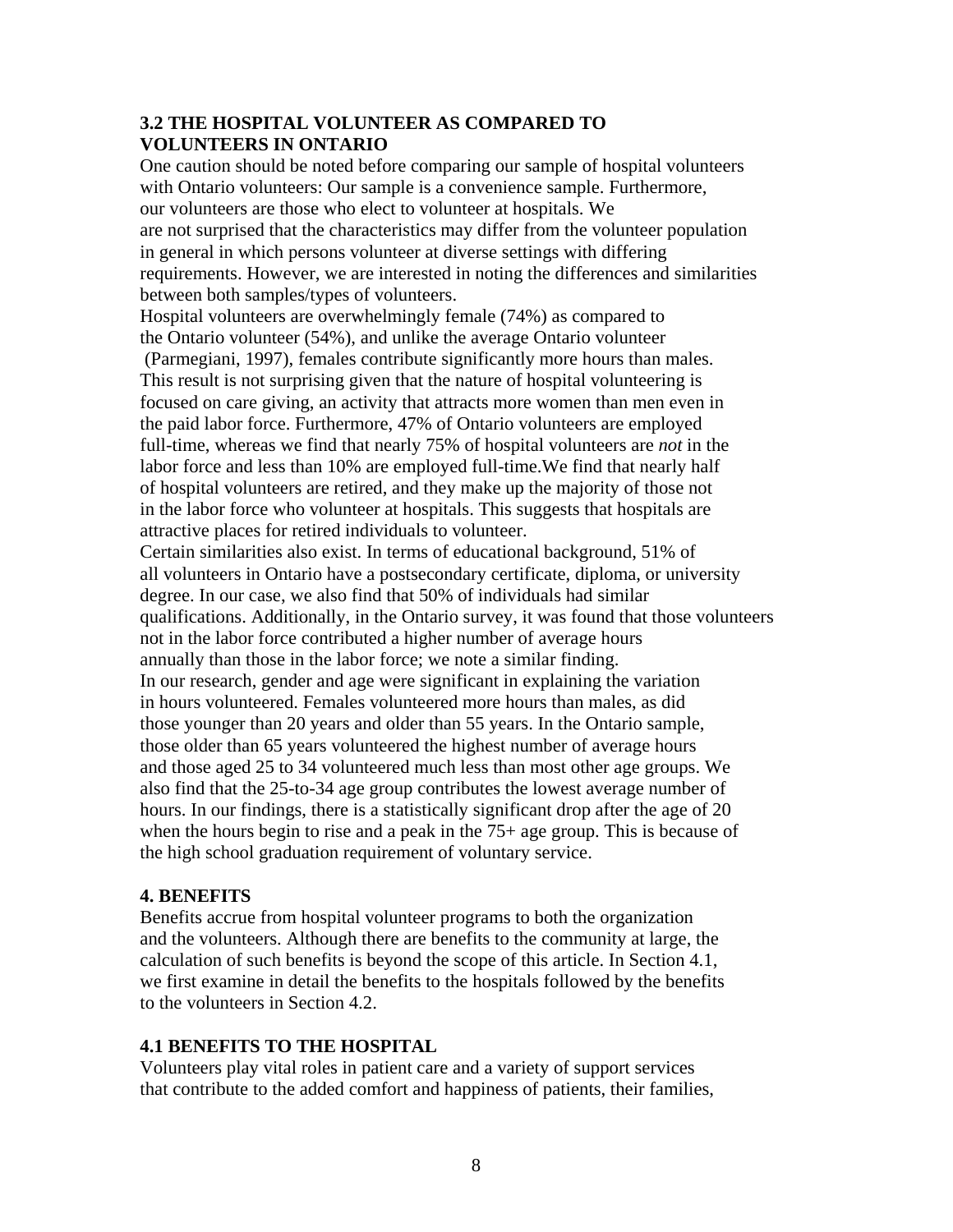and visitors. Volunteers provide the extra pair of hands to alleviate staff workload and thereby effectively supplement the existing staff for nonmedical services. Volunteers assist patients with prompt responses to their nonmedical needs and reduce the anxieties of being vulnerable and alone—a common and significant occurrence. As hospitals grow larger and become more specialized and technologically sophisticated, the effective use of volunteers is vital in maintaining a human and personal touch. Thus, working with patients and with health professionals, volunteers help not only to contain expenses but they also affect the level of care and comfort provided.

To better understand the benefits of the work volunteers do, we asked managers to state what types of work volunteers perform. Managers were asked to indicate the number of volunteers assigned to 26 activities found in the literature. The responses ranged from 3 to 230.We list the seven activities that were reported as using more than an average of 100 volunteers:

- 1. Accompanying patients on outings.
- 2. Providing companionship and friendly visiting on a one-to-one basis.
- 3. Providing support to patients and families in waiting rooms, clinics, support groups, and so forth.
- 4. Assisting with recreational and social programs.
- 5. Shopping and doing errands.
- 6. Taking patients from one facility to another within the site.
- 7. Assisting with administrative functions.

With the exception of the last activity, all activities suggest direct involvement with patients where volunteers provide a personalized touch to patients and their families. Such interactions help to promote quality of care as well as reduce staff workload.

Some areas in which volunteers contribute to hospitals are behind the scenes and not directly related to patient care. Volunteers facilitate clerical tasks, public relations, and communications within the hospital and in the community and can provide valuable insights into policy making by serving in advisory capacities on boards, committees, and task forces. Fund-raising efforts by hospitals also benefit from the work done by volunteers who often act as goodwill ambassadors for the hospital in their communities (Wymer, 1999). Another benefit recognized in the literature is the higher propensity among individuals to donate to the organization in which they volunteer. We asked managers about whether their volunteers were also donors; 86% responded "yes," 3% said "no," and 10% did not track this and were unsure whether their volunteers were also donors. This information is not sufficient to tell us how much they donated or what the participation rate was, but it supports the general notion that individuals are more likely to donate to organizations for which they volunteer. We also asked volunteers about their giving: 80% of active volunteers donate money, and 46% donate money to the hospital in which they work. Furthermore, 74% of the volunteers donate money to other organizations.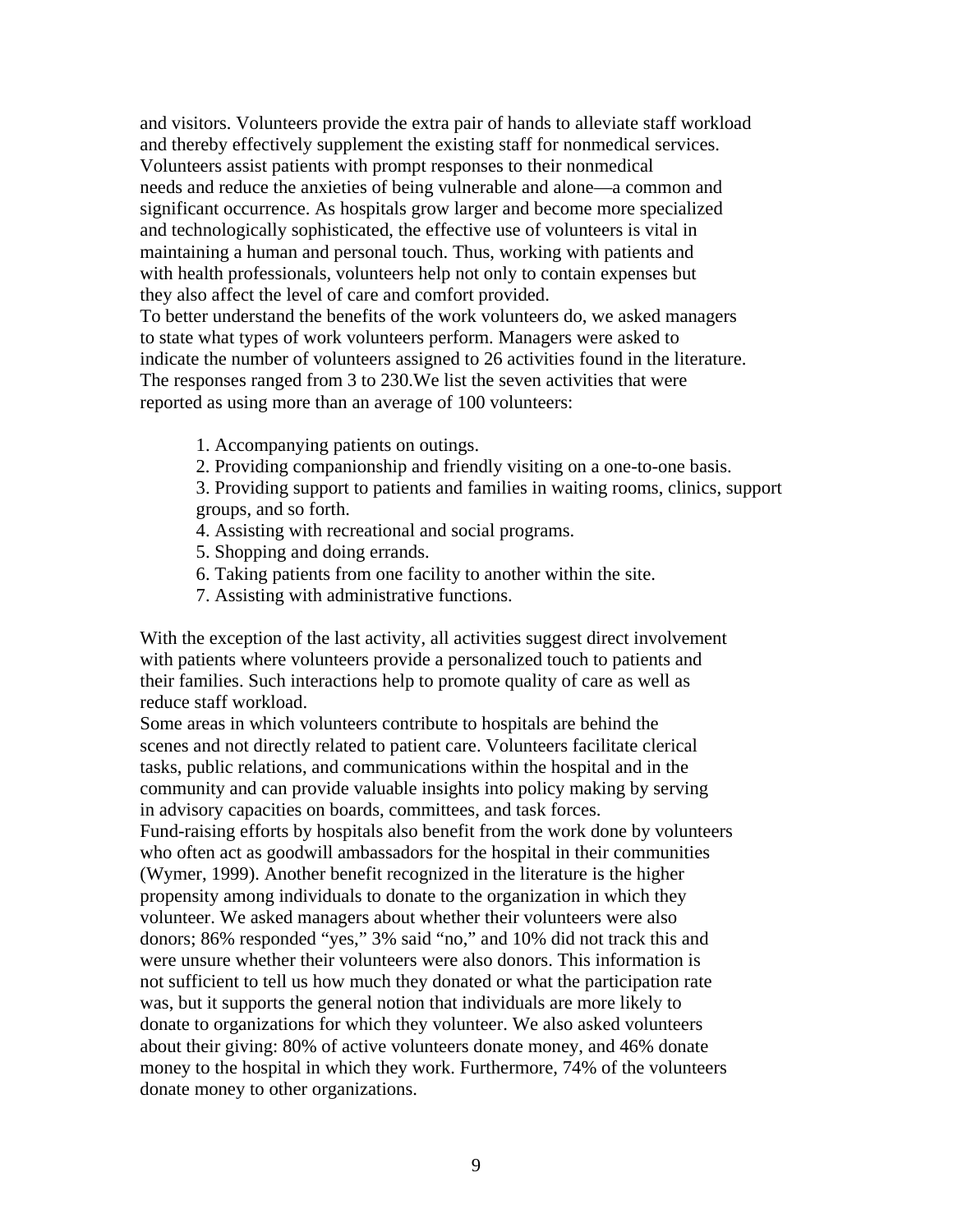Finally, volunteers also contribute to the relationship between the hospital and local communities. As one volunteer director put it,"An important contribution from volunteers is the impact on community relationships. The hospital tries hard to develop strong relationships in the community to ensure support, donations, volunteers, and to market itself to potential new staff." As Brudney (1990) has shown, volunteering in the public sector can be a useful and important component of community involvement. Volunteer programs at the hospital raise the profile of the hospital in the community and garner support for many of the outreach programs that hospitals conduct for education, recruitment, and fund-raising purposes.

Thus, the benefits of a volunteer pool to the hospital are both tangible and intangible. However, it is difficult to assess comprehensively using a quantitative approach alone. As a starting point, an easy way to quantitatively measure volunteer contribution is to look at the hours donated by volunteers—a good proxy for assessing the benefits that the hospitals accrue. These hours may start to capture the services provided by the volunteer but will exclude the monetary donations that are motivated by their volunteer work. Hence, it will represent an underestimate of the value of volunteer programs. Our findings revealed that the average number of volunteers at each site numbered 700 with the number of hours contributed annually ranging from 6,100 to 204,000 at each site. The average number of hours contributed by volunteers at each site for the year 2000 is 70,515 hours. This is an average of 101 hours per volunteer per year or the equivalent of 42 full-time jobs per hospital. 2 These numbers were obtained from the survey of managers and do not distinguish between active volunteers and those who are either episodic or less active.

When we look at volunteers' self-reported hours (a reasonable assumption is that the respondents belong to the more active volunteer group), we find higher values: 325 hours per volunteer per year. Furthermore, we find that nearly one third of them reported volunteering elsewhere, and these hours are not included in our figures. In comparison, Ontario volunteers contributed 146 hours of their time over the course of the year (Hall et al., 1998), and the top 5% averaged 528 hours a year. In comparison, the top 50% of our sample contributed 498 hours annually. We note that the hours volunteered are subject to certain constraints imposed by the organization on how many hours any single volunteer can contribute. Each site had different regulations regarding the minimum and maximum number of hours a volunteer could contribute, which averaged 3 hours per week at the minimum and 23 hours per week at a maximum.

The impact on patient care, as well as supporting some integral functions of the hospital, is not fully captured by the measure of the hours contributed, as it is debatable whether paid employees may or may not provide the care given by volunteers. For example, can the variety of skills and energy provided by 7 or 8 part-time volunteers giving 5 hours a week each be provided by one fulltime employee with one set of skills and who can only be at one place at one time? We will return to the question of impact when we report our qualitative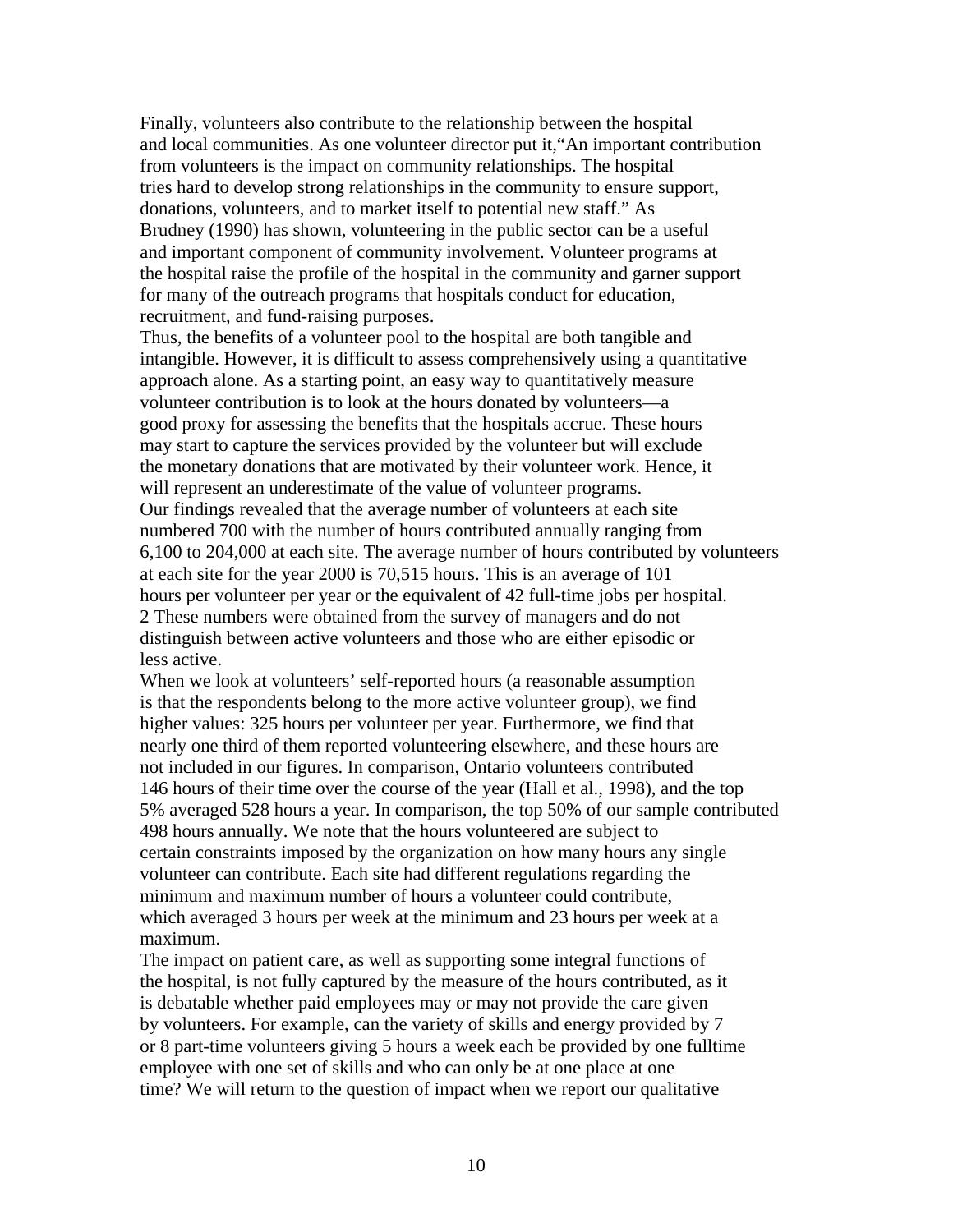findings. Nevertheless, for now we measure volunteer contribution by measuring the time donated by the volunteers to the organization. A straightforward case of substitution value is used for clerical assistance.

Managers reported an average use of 2.8 volunteers contributing to administering the volunteer program at each site. If these volunteers were replaced by paid workers at a salary of \$32,376 (the average salary reported for office/clerical help in volunteer administration departments including benefits) this would mean a cost of more than \$90,000 to the hospital.

*Valuation of volunteer time***.** Much of the literature on the valuation of volunteer time has debated how to accurately estimate the value of volunteer hours. From an organizational perspective, it can be argued that the value of volunteer hours should be the amount it would cost the organization to replace volunteers. However, this is not easy or even feasible for several reasons. Volunteers often undertake tasks that are more flexible than paid employees with fewer expectations from the organization and with differing productiveness as compared to paid employees. From the volunteer donor perspective, valuation is more complicated. Would the opportunity cost of time be a good measure? This would entail careful estimates of wages for those who are retired or not in the labor force; clearly their opportunity costs are not zero (Brown, 1999; Independent Sector, 2001; Ross, 1994). Because of these differing perspectives, we quantify the benefits to the hospital of volunteer hours by appraising volunteers' time in multiple ways:

1. Following the study done by Wolff et al. (1993), we asked those volunteers who were also working full-time and part-time (25%) to report their actual wage rate and what wage rate they would view to be reasonable compensation for their volunteering. For the nonworking (those looking for work, not working by choice, retirees, and students; 75%), we asked what they would consider a reasonable compensation for their volunteering time. This self-reporting of wages, earned and expected, gave us an estimate of the marginal opportunity cost of volunteering for each respondent. Those working gave an average of \$16.42 as their earned wages. When asked for an estimate of a reasonable compensation for their time for volunteering, those not working, retired, and students gave an average of \$12.58. (Interestingly, the working group reported that a reasonable compensation for their volunteer time would be \$10.53.) We calculate costs to the hospital of paying wage rates at marginal costs plus 18% benefits:  $$16.42 \times 1.18 = $19.38$  for the working volunteer and  $$12.58 \times 1.18 = $14.84$ for the nonworking volunteer.

From the manager survey, we calculated the average number of hours received by the hospital per year to be 70,515. We bifurcate this estimate into those contributed by volunteers who are working (4.98 hours/week, or 43.6%) and those who are not working (6.44 hours/week, or 56.4%).3 This works out to 30,745 hours for the employed and 39,770 hours for the unemployed. We assume that the same proportion of working and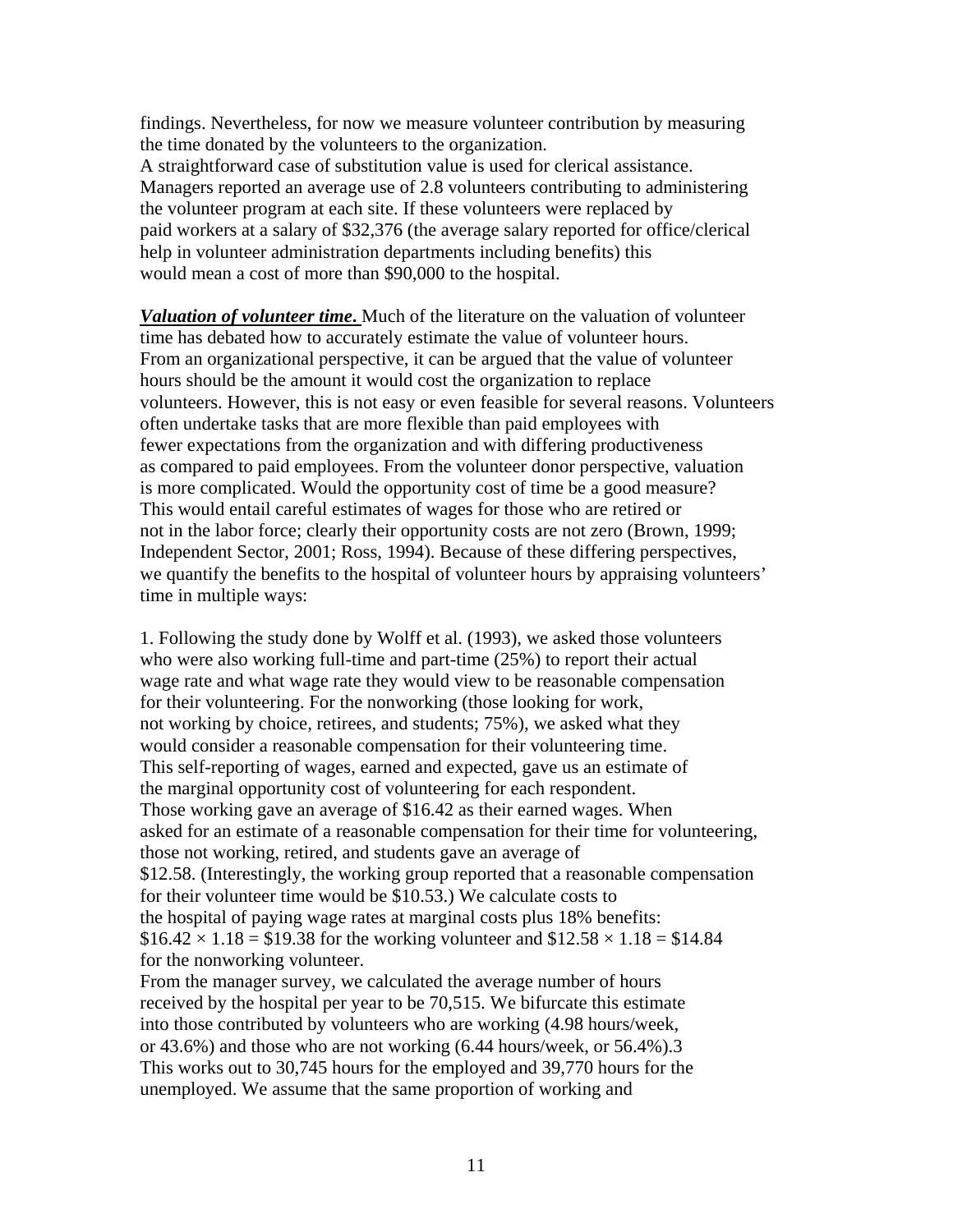nonworking is reflected in the total volunteer pool as in the volunteer survey. Hence, the total value can be computed as  $(30,744.54 \times 19.38) +$  $(39,770.46 \times 14.84) = $1,186,022.80$ . (This valuation works out to cost the hospital \$16.82 an hour—a reasonable figure.) This valuation is generally referred to in the economic literature as the opportunity cost. It is assumed that the volunteer would do paid work were she or he not volunteering; hence, it is the forgone income that we refer to as the *W opportunity cost*  method.

2. On the other hand, we may value the volunteer hours at the average rate of \$12.11, the amount reported as reasonable compensation for volunteering by the entire sample. In this case, the hospital could compensate individualat \$12.11 per hour at a cost to the hospital of  $$12.11 \times 1.18 = $14.28$  per hour including benefits. Hence, the total value can be computed as \$1,007,645.24.

In our survey of 805 volunteers, most volunteers implied that their volunteering came at the expense of their leisure time. The compensation of \$12.11 per hour can therefore also be seen as the opportunity cost of time that the volunteers feel is a reasonable compensation to forgo leisure to volunteer. We refer to this as the *L opportunity cost* method.

3. A third way to estimate the value of volunteer hours is to use the replacement cost method. This is the method of replacement value, which suggests that if a volunteer is filing papers, regardless of the volunteers' opportunity costs, his or her hours should be valued at the hourly market wage for clerical work. Assuming that the hospital would continue to provide the same level of services currently provided, which would include all the services being provided by volunteers, then using the replacement wage rate as the average hourly wage rate for hospital nonmedical caregivers and clerical staff members would be appropriate. However, it is more than likely that hospitals under financial pressures would not provide many of the services now being provided relatively free by volunteers. Thus, a valuation using replacement wage rates may overestimate the value of the benefits of the services received by the hospital. Nevertheless, using the average wage rate of hospital care workers, that is, the weighted wage for occupations close to the occupations done by volunteers (providing assistance for patient care, clerical, social services, etc.), the cost to the hospital for replacement hours would be \$14.894 plus benefits, which is  $$14.89 \times 1.18 = $17.57$ . Using this replacement wage cost, we get the value of volunteer hours to the hospital to be \$1,238,948.50.We refer to this as the *replacement cost* method.5

4. Last, we use the *industry wage* method as suggested by Ross (1994).We use the hourly wage, \$19.69 (adjusted for inflation) plus benefits using an appropriate unit of comparison in the paid economy,6 and then we get the economic value at \$23.23 per hour of volunteer work at each hospital to be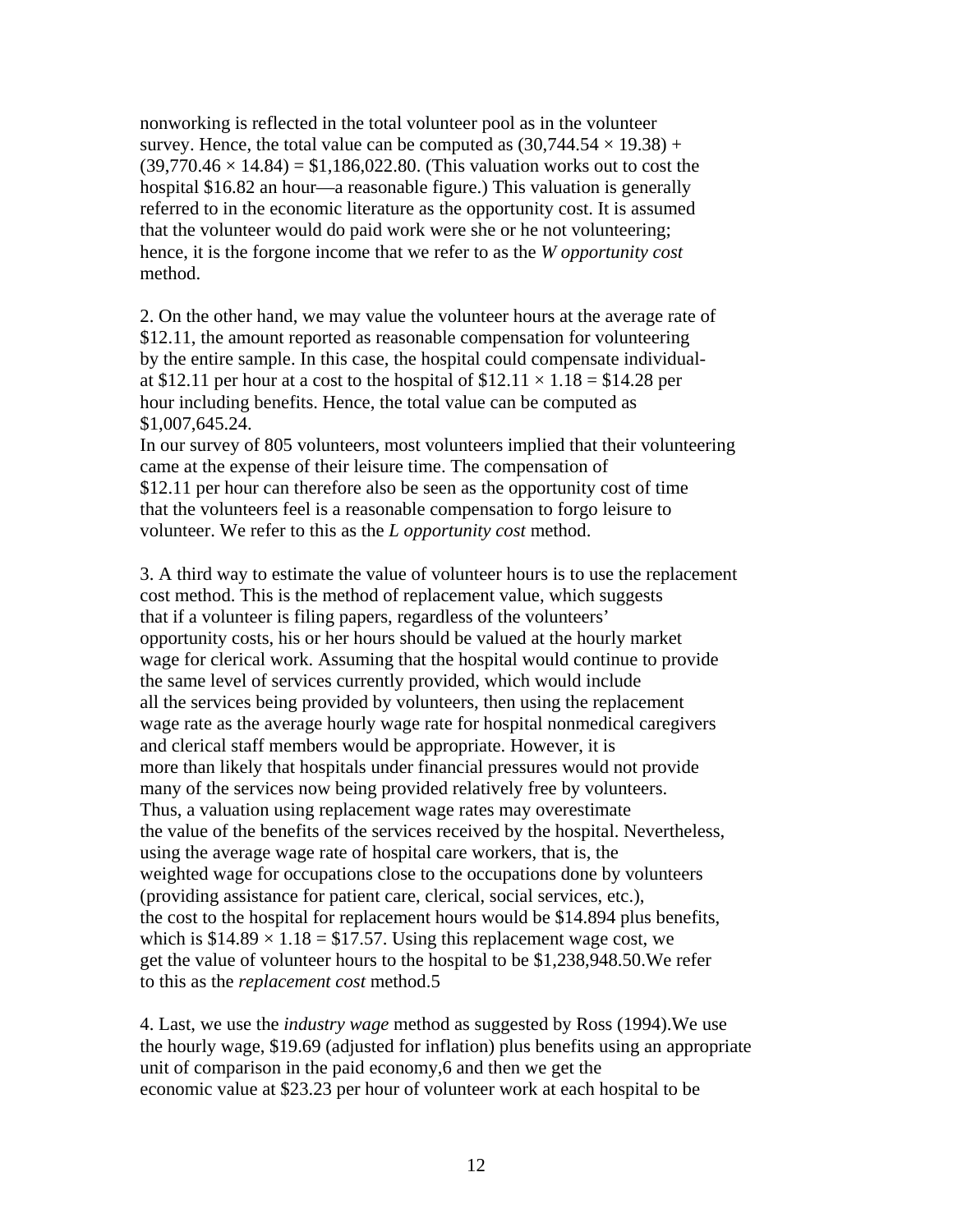\$1,638,359.61. This may overestimate the value, as hospitals may not replace all the volunteer labor with paid labor if volunteers were to be paid wages equivalent to the average industry wage.

We believe that the most reasonable estimate for volunteer activity is given in point 2 using the leisure time method, as it does not include any direct market wage for paid labor and hence avoids the problems raised in the other methods. It is also the most conservative estimate. We defend this choice based on the responses we obtained in the volunteer survey when we asked what volunteers saw themselves doing *if* they were not volunteering. More than two thirds of volunteers suggested that they would spend their time "in nonpaid leisure activities." Only 15% said that they would do paid workrelated activities instead of volunteering. Furthermore, when asked what activity they would most likely give up if they wished to volunteer 1 more hour, more than three quarters of respondents suggested that they would give up nonpaid or leisure activities.

This also confirms earlier results by Handy et al. (2000) who argued that volunteering is an activity that comes from an individual's leisure time and not at the expense of work time. This makes the opportunity cost method not a very accurate way to appraise the costs and benefits of volunteering. To assign a value for leisure time is also problematic; hence, we found that although individuals work on a volunteer basis, the compensation they expect to receive *if* it were paid labor both estimates the value of their time as well as the services they perform. For instance, a highly skilled engineering consultant might volunteer, but when estimating the value of his or her volunteering time, he or she might base it only on the task performed at the hospital and not on his or her usual activity. The estimates of people valuing their own task seem quite reasonable, and we feel that this would be a good estimate. Thus, we suggest that the estimate of \$1,007,645.24 may be the best estimate of the value of volunteer hours per hospital.

#### **4.2 BENEFITS TO THE VOLUNTEERS**

Volunteering is not without benefit to volunteers. There is substantial literature that suggests that when an individual volunteers, everyone benefits (Bergel, 1994; Chambre & Lowe, 1983-1984; Day & Devlin, 1998; Freeman, 1997; McFarlane & Roach, 1999). The organization in which the volunteering takes place, the group that is the recipient of the volunteers' time, and the volunteers themselves benefit from the activity in a variety of different ways. For example, in the latter case, volunteering in hospitals gives young people and new immigrants opportunities to learn new skills and obtain experience to make them more productive members of the community. Social networking among volunteers and with staff members increases the social capital of volunteers.

To understand the benefits individuals obtain from volunteering, we asked volunteers to rate various benefits identified in the literature. The benefits ranked highest by the volunteers were the opportunity to learn new things,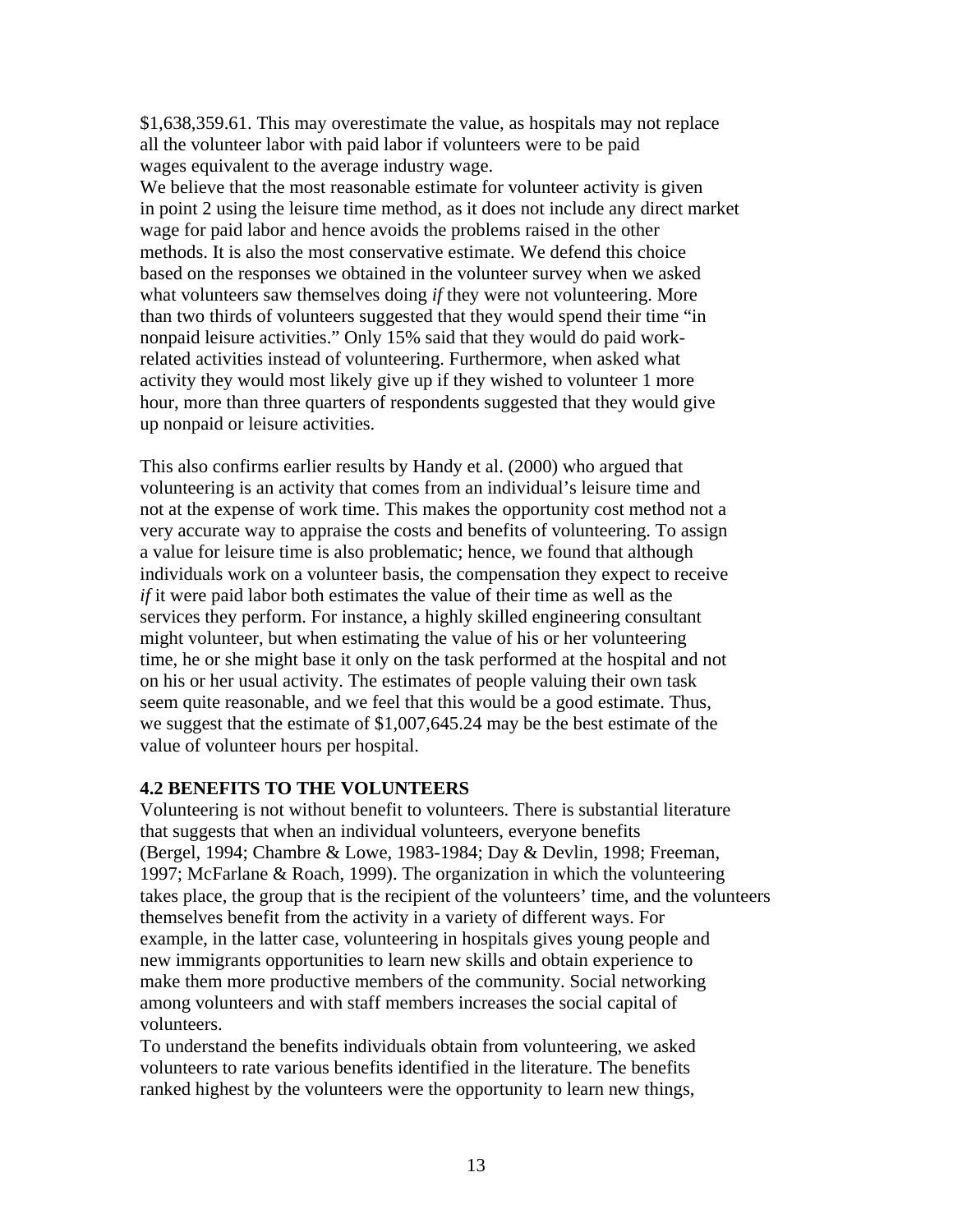making social contacts, obtaining references for employment, and job and career opportunities. These were ranked on a scale of 1 (*hardly beneficial*) to 5 (*extremely beneficial*). A large majority of the volunteers (60%) ranked these benefits as 4 or 5. Furthermore, volunteers appeared very satisfied with their volunteer experience; on a scale of 1 (*extremely dissatisfied*) to10(*extremely satisfied*), volunteers ranked their satisfaction at 8.7, and 88% of volunteers said they would continue to volunteer at the hospital indefinitely. Combining the results on the rankings of benefits and satisfaction with their volunteer experience, it is entirely plausible that volunteers receive intrinsic and extrinsic benefits from their volunteering experience. Furthermore, given that volunteers can choose to vote with their feet if unsatisfied and without penalty, our assumption that volunteers also benefit is justifiable.

To get some idea of how much these benefits were worth to the volunteer, we asked volunteers to estimate how much they value these benefits in monetary terms—in other words, how much they would be willing to pay to get these benefits. Although this is a difficult question to respond to, more than half of our respondents did so, and their answers ranged from zero to the thousands. Ignoring two high-end tail values, which seemed improbable and skewed, the average response was \$179.24 as the amount they would be willing to pay to receive the benefits on an annual basis. Reconciling this with the comments written on the survey instrument, we believe that this is an underestimate of the benefits. Respondents said it was difficult to put a monetary value on many of the benefits volunteers receive, and many (49%), therefore, did not respond to this question. Quantification of intrinsic benefits is difficult, we acknowledge.

#### **5. COSTS**

Volunteer programs at hospitals are not without cost. Both hospitals and individual volunteers incur costs as a result of the volunteer program. Hospitals must bear costs of recruiting, training, managing, and supervising volunteers. Volunteers not only forgo income for the time they donate, but they also bear out-of-pocket expenses such as transportation and babysitting services. In Section 5.1, we first examine in detail the costs to the hospitals followed by the costs to the volunteers in Section 5.2.

## **5.1 COSTS TO HOSPITALS**

When organizations measure their costs in providing patient care, a common estimate is accounting for the capital costs and the labor costs. The latter include the costs incurred in recruiting, hiring, training, and compensating personnel. In the case of volunteers, the institution accrues similar costs: recruiting, hiring, training, managing, and compensating volunteers (with the exception that volunteers are usually compensated in ways that do not include wages but with tokens of appreciation generally at annually held events). Although volunteers are not paid wages (hence reducing the cost as compared to paying staff members to perform the same functions), we note that the costs for managing volunteers cannot be insignificant. Many more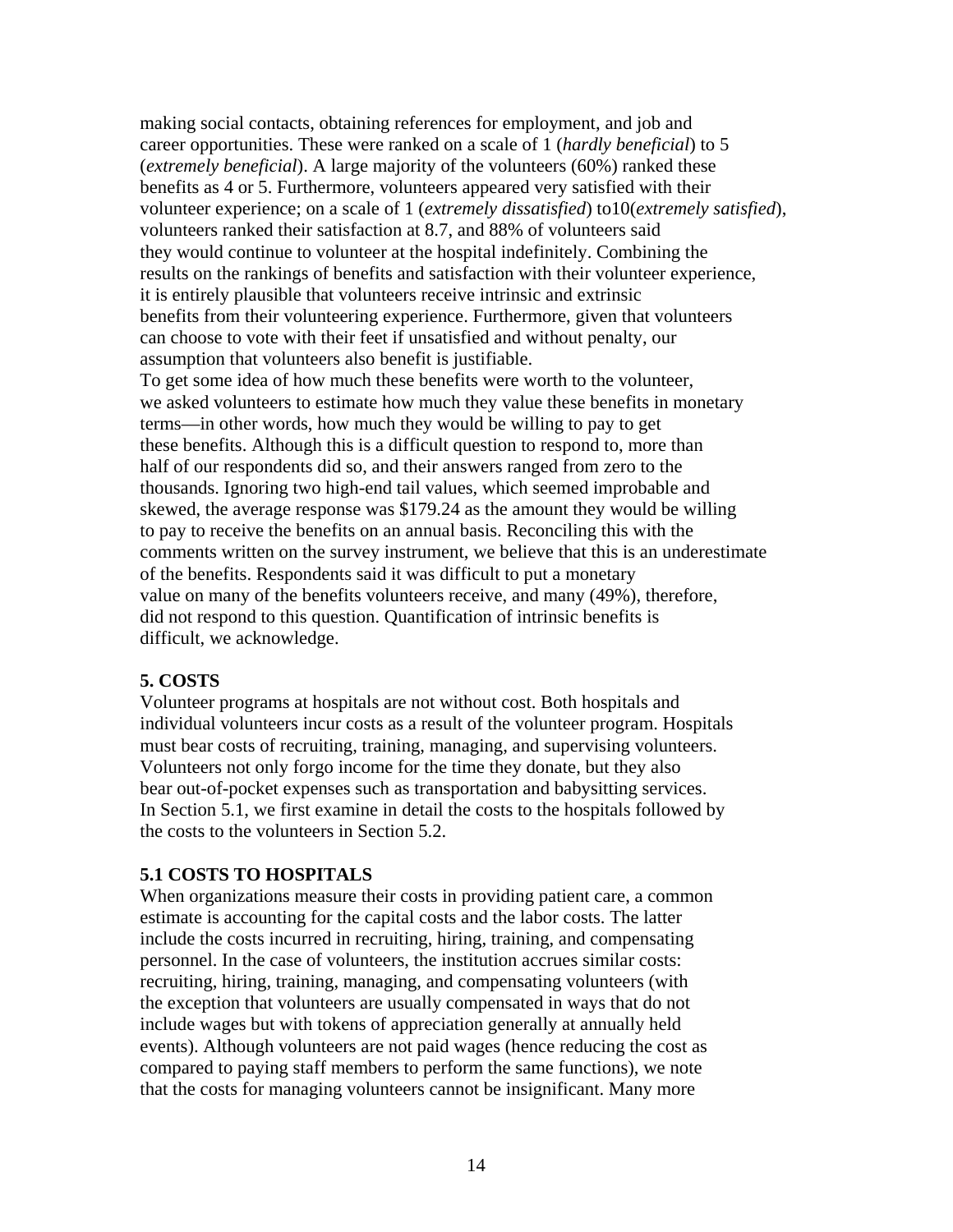volunteers come in for shorter periods (than paid staff workers), and there is ongoing recruitment and training, as retention is more difficult than for paid staff members (who incur financial penalties for quitting). The manager in charge of voluntary programs typically deals with these issues. Nonlabor costs include costs for the provision of space, computers, refreshments, uniforms, and insurance. Volunteers also must undergo security (police) checks and health testing. Recruiting costs include those incurred in advertising and planning orientation sessions. To get a full picture of costs, we first consider the labor costs (in hours) of

recruiting, orientation, training, and supervision of volunteers done by staff workers in the hospital. Later we will assign monetary values to the costs incurred. Nonlabor costs are contained in the budgets allocated to managers and will be accounted as such with the exception of insurance costs. Insurance costs for volunteers are covered in the general insurance policies of the hospital and could not be estimated and, hence, are excluded. This underestimates the full cost of volunteer programs, but the difference is not expected to be very large.

*Recruiting and orientation***.** Orientation sessions, which are a means of recruiting volunteers, are run about 28 times a year for an average of 2 hours per session. They are generally run by paid managers (87%), often with the help of volunteers. In some cases, other hospital staff members are present, but this is generally not the rule.

*Training*. Managers provide volunteer training either alone or with the help of other volunteers and staff people. Staff cooperation in the training and supervision of volunteers is important, as this reduces potential conflicts between staff members and volunteers and promotes efficient use of volunteers. Some activities require little training, whereas others require considerable training. For example, working at the information desk requires approximately 9 hours of training, whereas fund-raising requires less than 2 hours of training per volunteer. The total training provided averaged 82 hours for 26 different programs with an average of nearly 3.15 hours per volunteer. Understandably, often more than one volunteer is trained at the same time, but given that often volunteers change programs several times during the year and require subsequent training, we do not think this estimate is overstating the number of hours of training each volunteer received during the year. Total hours =  $3.15 \times 700$  (volunteers) = 2,205 hours of training at each hospital. We assign 10% of the time to hospital staff workers, as volunteers, managers, and their other staff members undertake the rest. The value of staff time for training is 20.95 (includes 18% benefits)  $\times$  220.5 = \$4,619.47 per year.

*Managing and supervision***.** Volunteers are often supervised on an ongoing basis by the manager or other more senior volunteers and occasionally by staff members in the programs in which they interact with staff workers. The manager or other volunteers do the bulk of the supervision. Costs of supervision done by managers and other volunteers are already accounted for in the costs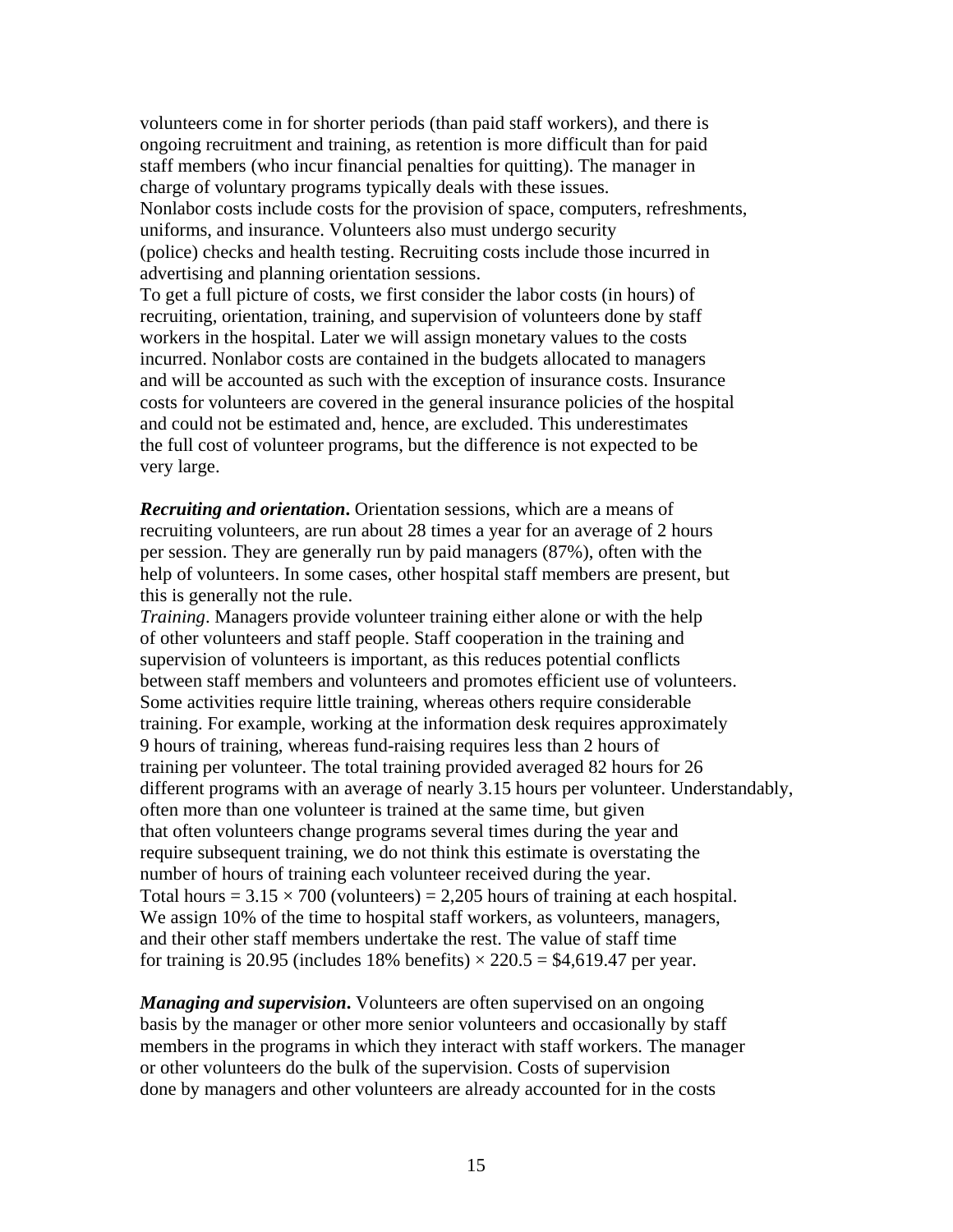attributable to administration costs. In this section, we deal with those supervision costs directly attributable to staff members.

When managers were asked to indicate the time required to supervise volunteers for 26 different activities, the total was 20.83 hours per week per activity requiring supervision (23% of activities).7 Only members staff who interacted closely with volunteers in their programs were surveyed. When staff members were asked whether there was any staff supervision of volunteers, only 16% responded "yes" (the implication is that, in 84% of the cases, volunteers were either supervised by others or did not require supervision). Thus, the annual hours of supervision are 20.83 (hours)  $\times$  52 (weeks)  $\times$  26 (programs)  $\times$  0.23 (programs with supervision) = 6,477.30. We can attribute only a small fraction (0.16) of these hours directly to the staff and further discount it (0.10), as volunteers are generally supervised while staff members are simultaneously undertaking other duties. Thus, the annual hours attributable to costs of supervision by the staff are  $0.16 \times 0.10 \times 6477.30 = 103.64$  hours, valued at the wage rate of  $$20.95 = $2,171.19$ . Thus, the costs of staff time in supervision and training are \$6,791 per year.

*Administration*. Time and effort by managers and their staff and volunteers go into administrating all activities related to volunteers. The average number of paid positions is 3.4 and of unpaid positions is 2.8. The salaries for paid staff members run at an average of \$64,216 for directors, \$41,712 for managers, and \$22,169 for other positions. The average total payroll for the manager's office is \$145,711, which includes benefits.

In assessing the costs of having a volunteer program, we asked all managers to report on the various costs undertaken by them including office supplies, volunteer recognition, travel, technical support, uniforms, printing, catering, training and staff development, advertising, communication, and so forth. We find the average total budget for all such items is \$32,903. Thus, the total costs to run volunteer programs for each hospital is the sum of payroll and budgets of the office of the manager of volunteer resources and the staff time for training and supervision; respectively, that is  $$145,711 +$  $$32,903 + $6,791 = $185,405$  per year.

#### **5.2 COSTS TO VOLUNTEERS**

Volunteers also incur expenses in volunteering for which they are not reimbursed such as transportation, child care, and so forth. Thesemayrepresent an indirect donation to the hospital that benefits fromthe work of the volunteers. Ross and Shillington (1989) reported out-of-pocket expenses incurred by volunteers as \$158 per year per volunteer in Canada. We asked our volunteers for ongoing out-of-pocket costs they incurred (such as uniforms, transportation, parking, etc). We calculated the average costs for each category and totaled them to \$315. In comparison, this is far greater than the estimate found by Ross and Shillington (1989) even when adjusted for inflation. Perhaps one reason for this difference is that hospital volunteer programs require uniforms and have ongoing commitments of regular hours that add to transportation costs.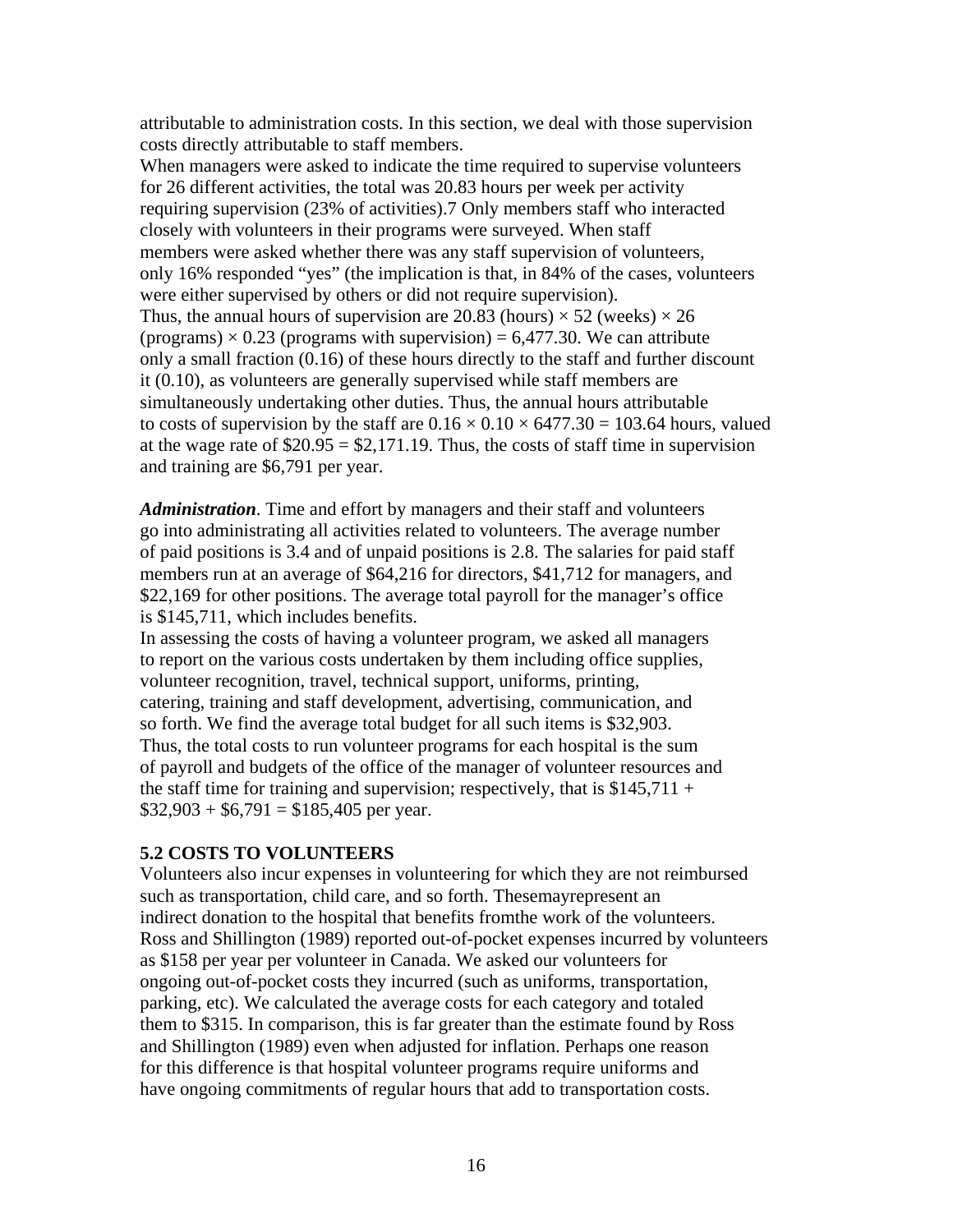Adding the \$315 out-of-pocket costs and the value of the average hours (324 per year) contributed by each volunteer according to their estimate,8 the net costs increase. Depending on the value per hour we choose, the net costs vary; nevertheless, they are significant. For example, valuing their time at \$14.28 (the average amount that they were willing to receive for volunteer work plus benefits), the cost of donating their time plus out-of-pocket expenses is \$4,942.We return to this discussion in Section 7.2 to estimate the net costs to the volunteer.

## **6. IMPACT ON PATIENT QUALITY OF CARE AND STAFF WORKLOAD**

One important benefit of having volunteers for the hospital and its patients is that volunteers are able to provide many soft services that are essential to the comfort of the patients. In addition, volunteers may reduce and support staff workload by taking on certain tasks and leaving staff members freer to concentrate on other tasks. Enhancing the quality of care is an essential component of the work undertaken by volunteers, and although it is not quantifiable in the usual way, it needs to be documented. Most of the hospitals had identifiable goals related to the quality of care they provided. Some of the large ,major teaching hospitals acknowledge with pride the availability of the finest medical technologies and intervention but hasten to add that they are working on providing excellence in the quality of care. Volunteers often help staff members in their duties by doing the nonmedical parts of their jobs. This reduces the pressure on staff members and favorably affects their workload thereby also contributing to the quality of care.

## **6.1 WHAT IS QUALITY OF PATIENT CARE?**

To understand the elusive concept of quality of patient care, so often found in mission statements and other literature involving health care, we asked managers, staff members, and volunteers for their understanding of quality of patient care.We asked managers to report on the components of the quality of care to which volunteers contribute. The components that most frequently appeared as essential in enhancing the quality of care are given in Table 2. It is interesting to note the similarity of perceptions of what constituted the quality of care among managers, staff members, and volunteers as they list the most important components of the quality of care to which volunteers contribute. From these findings, it is possible to see that quality of care is primarily perceived to be those activities that involve volunteers' having some personal contact with patients and their families.

## **6.2 IMPACT ON QUALITY OF CARE**

To judge volunteer impact, we asked managers a series of questions regarding the impact their volunteers made on the quality of care and staff workload in the 26 different programs. The staff working with volunteers was also asked to evaluate the impact of volunteers in their programs on quality of care and on their own workloads. Finally, volunteers themselves were asked to do a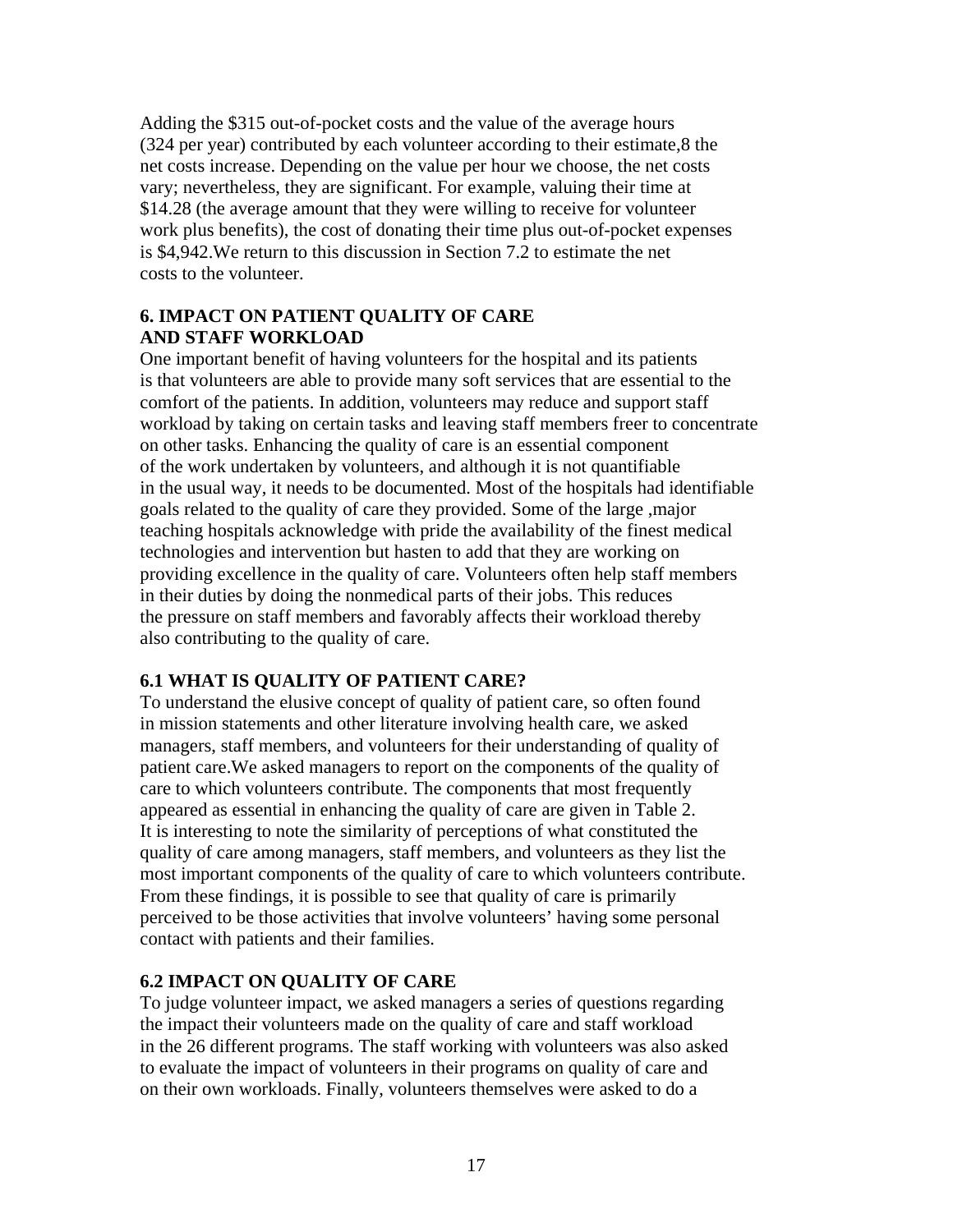self-evaluation of their own impact in increasing the care provided to patients. In each of these cases, there may be a bias to aggrandize the impacts. Nevertheless, we believe it is a useful indication of the impact volunteers make. Indeed, a better measure of the impact of volunteers in affecting the patients could be obtained by surveying patients themselves. However, the strict limitations on accessing patients in hospitals to conduct surveys precluded us from doing so, and we rely on the perceptions of the manager, the staff, and the volunteers themselves. Although most hospitals do exit surveys with patients, we did not find any that asked questions related to the impact of volunteers on quality of care.

*Volunteer activities contributing to impact on quality of patient care*. Managers were asked to rank from 0 to 3 the impact volunteers' contributions make to the quality of patient care for 26 different programs that volunteers generally undertake. The contributions ranged from 3 to 1.2.

The five programs that ranked the highest were the following:

1. Providing personal care 3.00 2. Providing support to patients and families in waiting rooms, clinics, support groups, and so forth 2.84 3. Providing companionship and friendly visiting 2.84 4. Providing telephone support 2.83

5. Providing respite services to families 2.80

The five services that ranked lowest in terms of volunteer impact on patient care were the following:

- 1. Fundraising and canvassing 1.83
- 2. Managing volunteer programs 1.80
- 3. Research assistance 1.80
- 4. Assessing staff members with educational programs 1.70
- 5. Working in communications and public relations 1.20

Once again, we note that personal contact plays an important part in the activities chosen to have the greatest impact on the quality of care. This is not to suggest that the services ranked lowest are not important in the whole scheme of managing and running a hospital, but they have only an indirect impact on patient quality of care, and this is evident in the low rankings as compared to the services that rank higher and have a direct impact on patient quality of care.

In those five programs that ranked the highest, managers ranked the overall contribution of volunteers to patient quality of care as 9.0 (on a scale of 1 to 10, where 1 = *not at all* and 10 = *indispensable*). Staff members were also asked to rate the contribution of volunteers in their program and rated volunteers' contributions at 8.43. Volunteers rated their own contribution to the quality of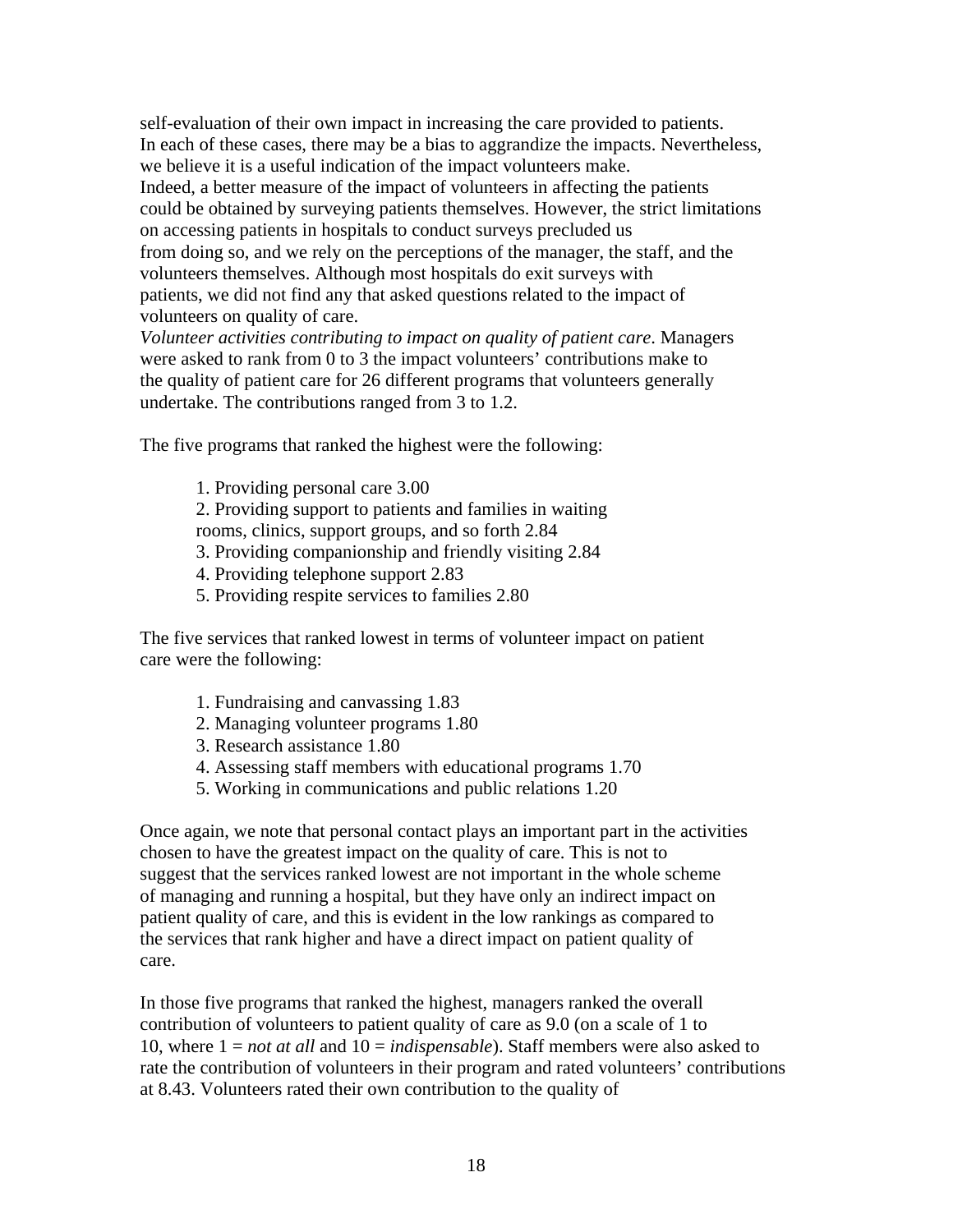care at 8.70. The converging values add to the validity of the findings. In their comments, staff members noted that their own increasing pressures, because of changes in the health care system, have meant less time for nonessential and nonmedical interactions. Volunteers mitigated this depersonalization by being "excellent listeners," "relaxed and not fast paced," and "safe to speak to and disclose problems." They have "a calming presence in the hospital" where patients feel very vulnerable, anxious, and often experience considerable discomfort and pain. Staff members overwhelmingly found that the role that volunteers play in anxiety reduction is an important component of quality of care.

| <b>Managers</b>                                                     | <b>Staff</b>                                                                         | <b>Volunteers</b>                        |
|---------------------------------------------------------------------|--------------------------------------------------------------------------------------|------------------------------------------|
| Time spent with patients and establishing<br>patient trust          | Time spent by volunteers<br>with patients and<br>families.                           | Providing human contact                  |
| Anxiety reduction through care,<br>compassion and emotional support | Volunteers' attitudes,<br>abilities and skills.                                      | Promoting patient satisfaction           |
| Providing information and reduction of<br>staff workload            | Reducing staff workload<br>by being available for<br>patients and running<br>errands | Reduce anxiety for patients and families |
| Support for the family of patients                                  | Reduce anxiety and act<br>as safe non-medical<br>professionals to interact<br>with.  | Promptness of service                    |

## **Table 2 The Components of 'Quality Of Care'**

*Staff workload*. We investigated what contribution volunteers make on staff workloads given that in the last few years there have been acute shortages in nursing and other professional hospital staff personnel. Hospital staff members repeatedly reported burnout and high levels of stress because of their increased workload pressures. To establish volunteers' contributions to easing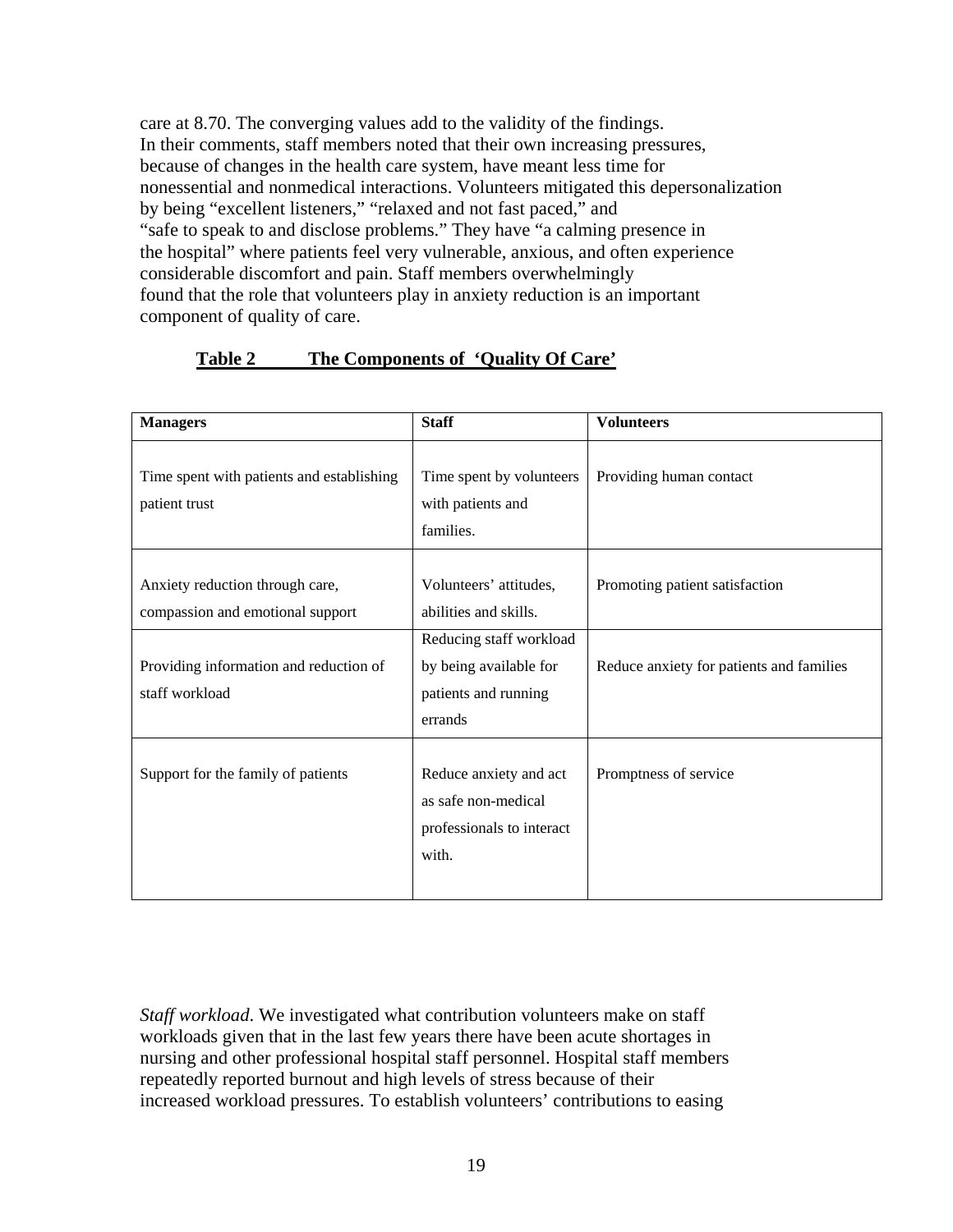the staff workload, we asked several questions. Managers were asked to rank the effect volunteers' contributions make on staff workloads for 26 different programs that volunteers participate in on a scale of 0 (*low*) to 3 (*high*). The responses ranged from 2.70 to 2.51 for the volunteer tasks with the largest impact on staff workload.

The six programs that ranked the highest for impact on staff workload were the following:

- 1. Providing support to patients and families in waiting rooms, clinics, support groups, and so forth 2.70
- 2. Information desk 2.67
- 3. Training other volunteers 2.67
- 4. Managing volunteer programs/units 2.56
- 5. Assisting with recreational and social programs 2.51
- 6. Assisting with administrative and clerical work 2.51

Staff members ranked volunteers making a contribution on their workload at 7.91 (where 1 = *not at all* and 10 = *indispensable*). On overall satisfaction with volunteers on their unit, staff members ranked the volunteers on a scale of 1 (*extremely dissatisfied*) to 10 (*indispensable*) at 7.9. The overwhelming message from the staff is that volunteers are essential, appreciated, and well liked. In analyzing their comments, it was clear that the level of commitment and skill that volunteers bring to their assignments impresses the staffs. The following quotes illustrate the sentiment that staff members expressed with respect to volunteers:

"We are so interdependent on our volunteers and value them as our best resources, and we need to give feedback". "We brag about it". "We would be paralyzed without volunteers". "Absolutely could not survive without them". "I am so pleased with the quality and commitment and seriousness of volunteers for healing hearts."

## **7. NET BENEFITS 7.1 NET BENEFITS TO THE HOSPITAL**

To estimate the net benefits of the volunteer program, we have to first assess the hours volunteers donate and their value. From this value, we would subtract the costs incurred in recruiting, training, managing, and retaining volunteers. Putting a value on volunteer hours can be done in several ways as seen in Section 4.1 at a constant rate using the opportunity cost method and assessing a multisector wage rate as done by the Independent Sector (2001) and other studies that value volunteer time. An alternate method would be to ascertain how much it would cost the hospital to hire individuals to replace volunteers.

Both methods provide approximate values, as in many cases, it is not clear that the services volunteers provide can be necessarily bought on the market nor would the services be provided by cash-strapped hospitals if it were not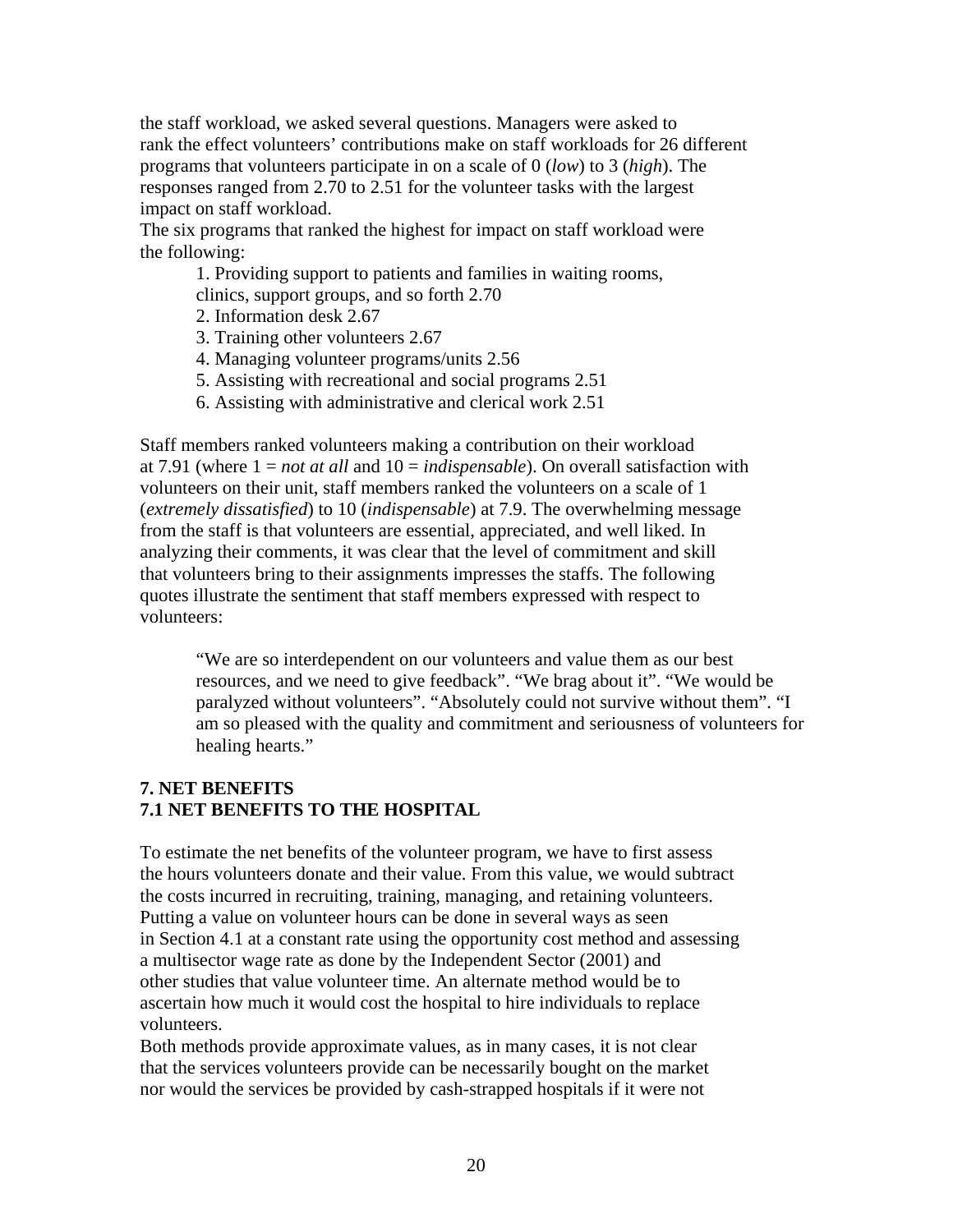available at zero wages. It also may be the case that volunteers benefit sufficiently in the exchange of their services (learning new skills, getting hospital experience, socializing, flexible commitments) and would be willing to exchange their time for lower-than-market wages. Thus, the opportunity cost method is flawed, as often volunteering itself can be seen as a consumption good in which the individual uses his or her time as an input in this consumption activity.

This article explores different ways of valuing volunteer time. As this article is not set out to reconcile the competing views on how to price volunteer time, the discussion above is to warn against using the figures that follow as definitive values of volunteers' time to hospitals; they are used merely to demonstrate a range of possible values. We used four different ways to calculate the monetary value of volunteer hours: using *W* opportunity costs, *L* opportunity costs, replacement costs, and industry wage. We subtract the annual costs of administering and managing the program as well as ancillary costs of staff resources. In all cases, the benefits that the hospitals accrue are significant and the average net benefits are just more than \$1 million annually (see Table 3).

#### **7.2 NET COSTS TO THE VOLUNTEER**

From the perspective of the volunteer, the value of their voluntary participation must be worth enough to induce donation of their time. This would include psychic benefits as well as monetary benefits. The total value of the benefits to them, monetary and otherwise, should, at the margin, be equal to the cost of volunteer participation—the value of time forgone as well as out ofpocket expenses. Furthermore, individuals choose to participate in the labor force until the point where the marginal value of leisure time is equal to the marginal value of time in the labor force, that is, the wage rate that the individual could earn. However, the wage rate includes a compensatory amount for the stress of the expectations and rigidities inherent in paid employment. The monetary value of voluntary work, which is more enjoyable given the inherent flexibility and choices available to an individual, would be less than the market wage. Our findings are consistent with this explanation because the reasonable compensation chosen by volunteers, who see their volunteering as an alternative to their leisure activities, is \$14.28—well below their labor market earnings.

The costs of volunteer time (valued in four ways) and out-of-pocket expenses given in Table 4 identify the best estimate of the monetary costs to the volunteer. These costs are significantly higher than the benefits volunteers see themselves receiving from donating their time, which suggests that volunteers may see themselves as altruists who assume significant costs in providing services for the common good. It is not surprising that volunteers incur such significant net costs; this fits well with the net cost theory, which posits that the very definition of *volunteers* is predicated on individuals' incurring the net costs of their volunteering activity (Handy et al., 2000). As most volunteers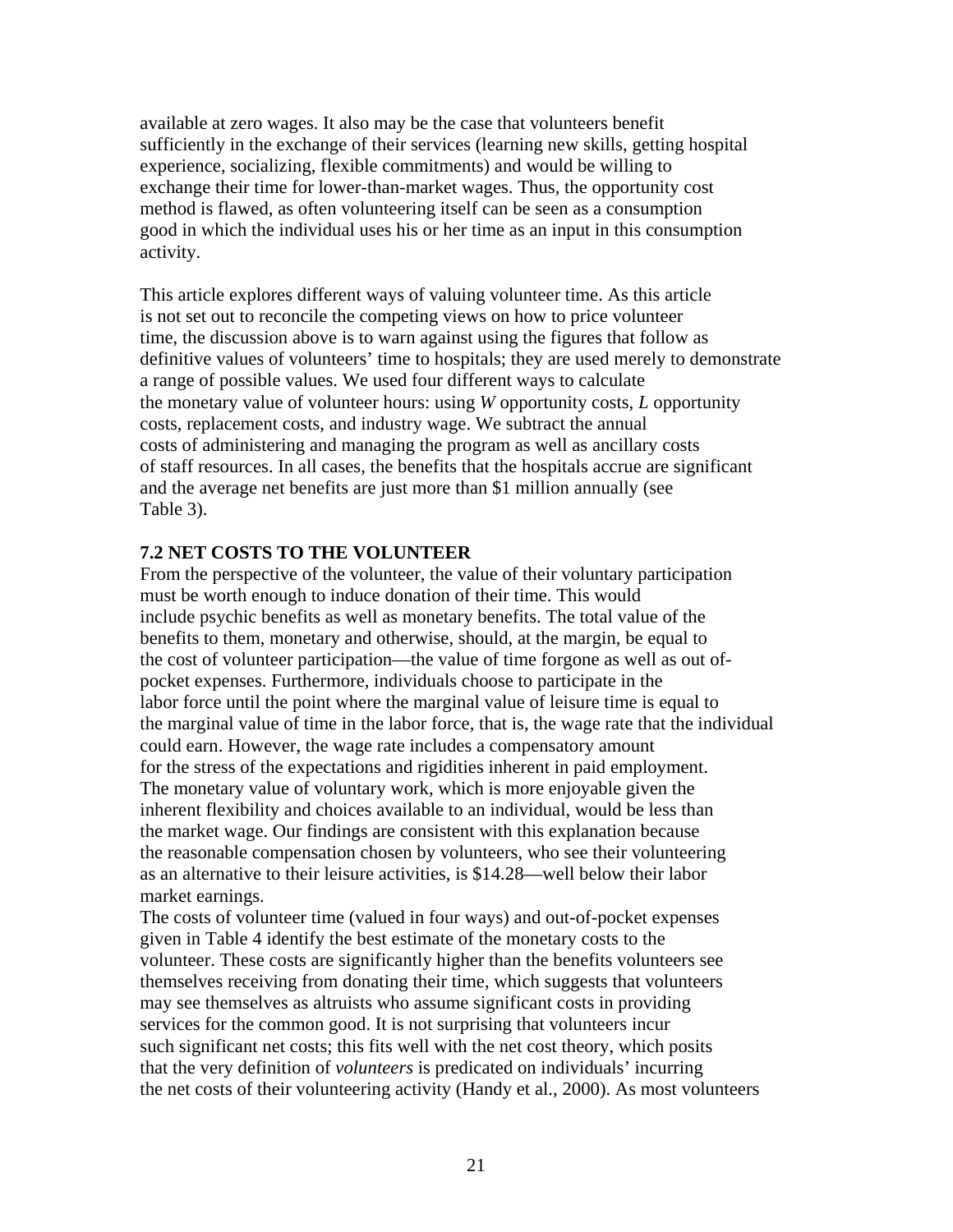were unfamiliar with putting monetary values on the benefits of volunteering, it is arguable that the willingness-to-pay estimate response is not accurate thereby inflating the net costs. Nevertheless, the net costs are significant even if we were to double the benefits. 8. CONCLUSION

This study has been an exploration of the scope and value of hospital volunteer programs.We focused on the examination of the costs and benefits that such programs accrue for the hospital and the volunteers themselves. In the 31 hospitals we examined, the contribution of volunteers to the hospitals is significant. Hospital volunteers contribute approximately more than 70,000 hours at each hospital in the current study. This contribution is difficult to quantify in monetary terms, as its monetization cannot measure many of the intangible benefits. However, we chose to go ahead, recognizing that such a

| Wages \$/per hour                              | <b>Volunteer Hours</b><br>donated/volunteer<br>/year/hospital*<br>(from volunteer<br>survey) | <b>Cots of Volunteering</b>           |                              | <b>Benefits</b>         | <b>Net</b><br><b>Costs</b> |  |
|------------------------------------------------|----------------------------------------------------------------------------------------------|---------------------------------------|------------------------------|-------------------------|----------------------------|--|
|                                                |                                                                                              | <b>Value of</b><br>volunteer<br>hours | Out of<br>pocket<br>expenses | /volunteer<br>/ year* * |                            |  |
| Leisure Time<br>$(LT)$ \$14.28                 | 324                                                                                          | 4627                                  | 315                          | 179                     | 4763                       |  |
| <b>Replacement Cost</b><br>(RC) \$17.57        | 324                                                                                          | 5693                                  | 315                          | 179                     | 5829                       |  |
| <b>Opportunity Cost</b><br>(OC) \$16.82        | 324                                                                                          | 5450                                  | 315                          | 179                     | 5586                       |  |
| <b>Industry Wage</b><br>$(IW)$ \$ 23.23        | 324                                                                                          | 7527                                  | 315                          | 179                     | 7663                       |  |
| <b>Average Net Costs to the Volunteer/year</b> |                                                                                              |                                       |                              |                         |                            |  |

#### **Table 4: Net Costs to the Volunteer**

\*See End note vii

\*\* Willingness-to-pay estimates

monetary estimate would be an underestimate; to compensate, we provided a brief description of the impact of the volunteers on the quality of care. The valuation of volunteer hours is debatable and depends on the favored methodology. We tried to be dispassionate and found that estimates using different methods are reasonably close and average to more than \$1 million per hospital per year. We found that the net benefits are upwards of \$31 million annually for the hospitals in the Toronto area—not an insignificant benefit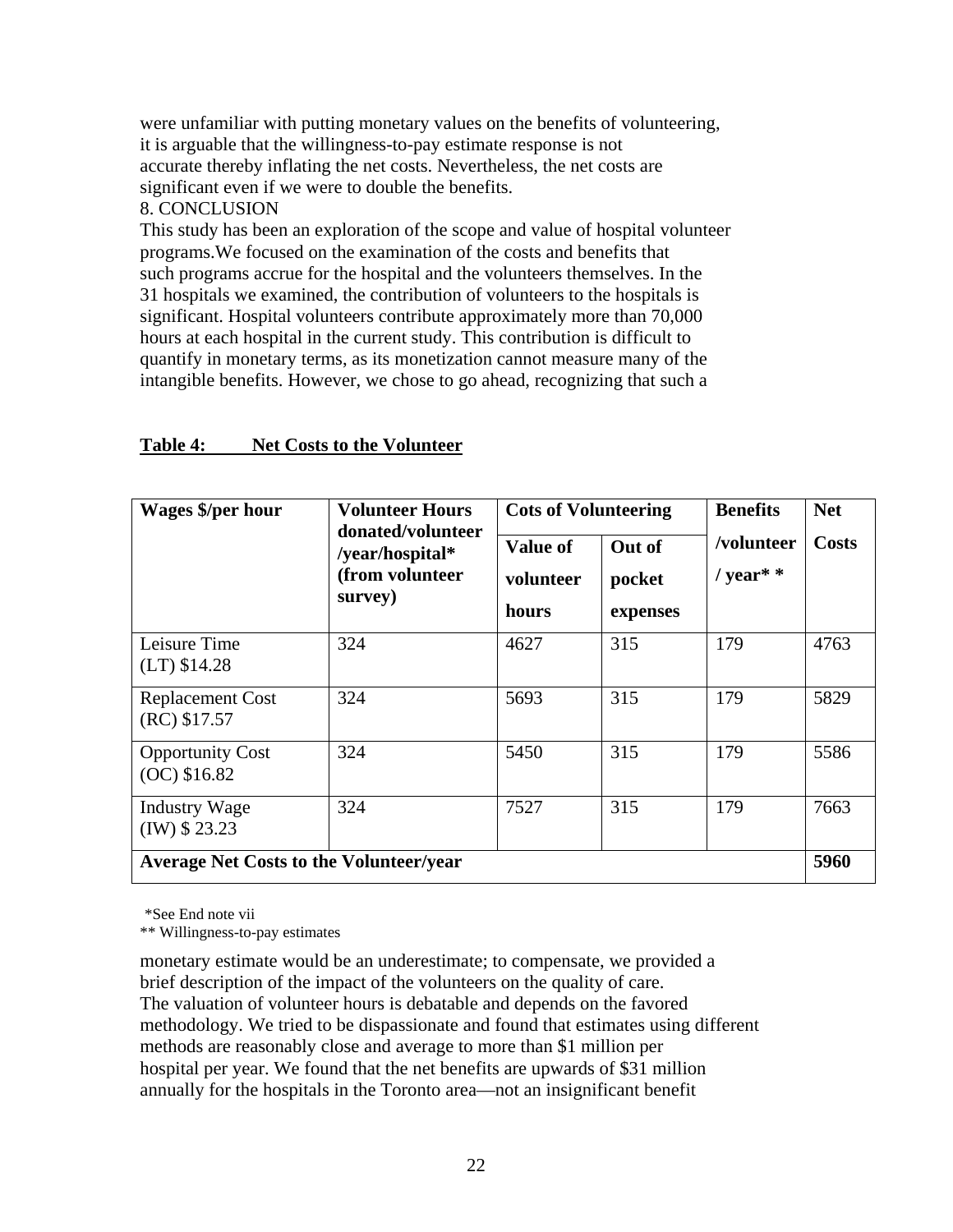from volunteer programs. These benefits take into account the costs of recruiting, screening, training, supervising, recognition, and other administrative costs. This implies that volunteers in hospitals represent a valuable resource, both in terms of enhancing the quality of care and also the donation of such valuable time/skills. However, they are not resources to make up for budget uncertainties. Volunteers cannot substitute for paid professional staff members both by union regulations and hospital codes, which do not allow volunteers to take on active roles in the delivery of health care. On the contrary, budget cuts may tend to weaken the volunteer programs as hospital CEOs often cut such soft programs before they touch hard-core programs in essential medical services. These cuts might then lead to cuts in volunteer management and supervision that are essential for a well-run volunteer program. There are other benefits the hospitals accrue that are not readily monetized. These include the enhancement of the quality of patient care and easing of staff workload. To get a better picture of the impact volunteers make, it would have been ideal to interview patients to establish the contribution of volunteers to the quality of patient care, but hospital protocol does not allow for this. Therefore, we relied on information provided by managers, staff members, and the volunteers to determine the various aspects of contributions volunteers make. As our study finds, volunteers do contribute significantly in enhancing the quality of care in hospitals and are seen by hospital staff members as important resources in providing the personal touch for patients and their families. This personal touch cannot be underestimated, as anyone who has been in a vulnerable situation can attest. Volunteers are also credited with reducing staff workload, as they assist with many of the essential nonmedical interactions with patients. Furthermore, volunteers are also more likely to donate to the hospitals in response to their fund-raising campaigns. Indirectly, volunteers act as goodwill ambassadors for the hospital in their community from which the hospital draws its resources and clients.

We also calculate the benefits to the volunteers, and although they are not as dramatic as the benefits to hospitals, they are nevertheless present as enhancing their skills and resumes thereby providing them with meaningful experiences or meeting requirements through the workfare program or school requirements. Volunteers also incur costs, and these costs exceed benefits to make them volunteers in the true meaning of the word.

The lack of overlap in roles between paid professionals and volunteers is striking. In other words, the current study documents the division of labor between paid professionals and volunteers. Although the paid professionals are more concerned with medical outcomes, volunteers appear to provide the emotional reassurances and support that the paid, licensed medical professionals are unable to provide in the current system. It is clear that volunteers influence the quality of care in that they help the patients and their families feel better about their situations and their medical treatment. The transactions between volunteers and patients are nonmarket and, thus, may have an entirely different meaning to the patient—and the larger hospital community—than the routine interactions between patients and medical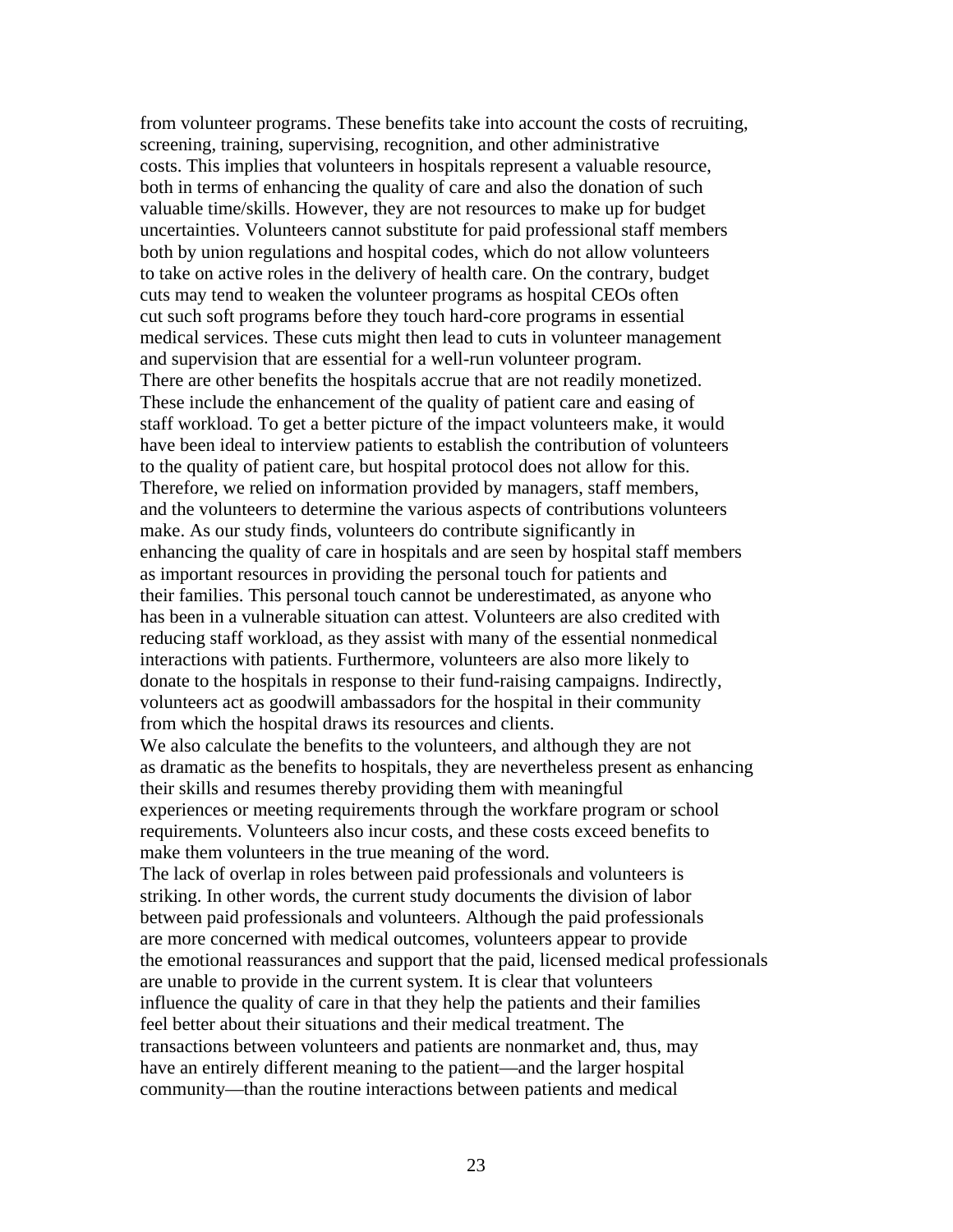#### professionals.

Historically, prior to the professionalization of volunteer management, hospital auxiliaries coordinated volunteers at hospitals. Given the demographic and economic changes in the past few decades, combined with changing needs of health care in hospitals, it is not surprising that professional volunteer programs in hospitals are replacing or complementing auxiliaries. No longer is the typical volunteer the well-to-do lady of high social status (historically, this was the spouse of a doctorwhowas affiliated with the hospital) who is willing to devote a lifetime of service to the hospital. The present-day volunteer is more likely to be retired or a student who is willing to devote a limited number of hours a week for an average of 5 years. New immigrants wanting Canadian labor market experience in the health sector, students fulfilling school requirements, and an increasing number of male volunteers make for a different volunteer pool. Combining this with labor unions, medical liabilities, and other institutional constraints requires that this new volunteer pool be professionally managed, much like the paid employees. They need to be recruited, screened, trained, supervised, retained, and recognized like their counterparts who are paid.We find professional volunteer programs to be an increasingly integral part of providing health care thus entrenching and increasing the costs of volunteer programs. Currently, this is an excellent situation given that the benefits far outweigh the costs: hospitals derive, on average, \$6.84 in value from volunteers for every dollar they spend—a return on investment of 684%!

This research suggests some implications for hospitals and health care professionals. Hospitals with well-managed volunteer programs can leverage resources spent to promote depersonalization in these days of advanced medical technology, which often leave patients underinformed, alienated, and vulnerable. Health care professionals who are strapped for time can partner with volunteers to help with services that require time and promote quality of care. This will be to their advantage as well as to their patients' benefit. This is not to suggest that volunteers replace paid labor; care needs to be taken to balance the services provided by volunteers and paid labor so as not to cause frictions with unions. This research has pointed out, albeit with certain caveats, that an exercise in evaluating the costs and benefits of volunteer programs can begin to ascertain the benefits of professionally managed programs despite the up-front administrative costs. It makes an important case for volunteer administrators who seek resources for their programs and may be marginalized when hospital CEOs make resource allocations between the competing services.

As the allocations of resources (human or otherwise) are finally determined by the CEO, further research is necessary to understand the attitudes and perceptions of the CEOs and boards of hospitals toward their volunteer resources. Although CEOs are keenly aware of and aggressively seek monetary donations, it is not at all clear the importance they give to the donations of time. How the CEO within any given hospital allocates resources will affect the volunteer management and the quality of care provided by the volunteers.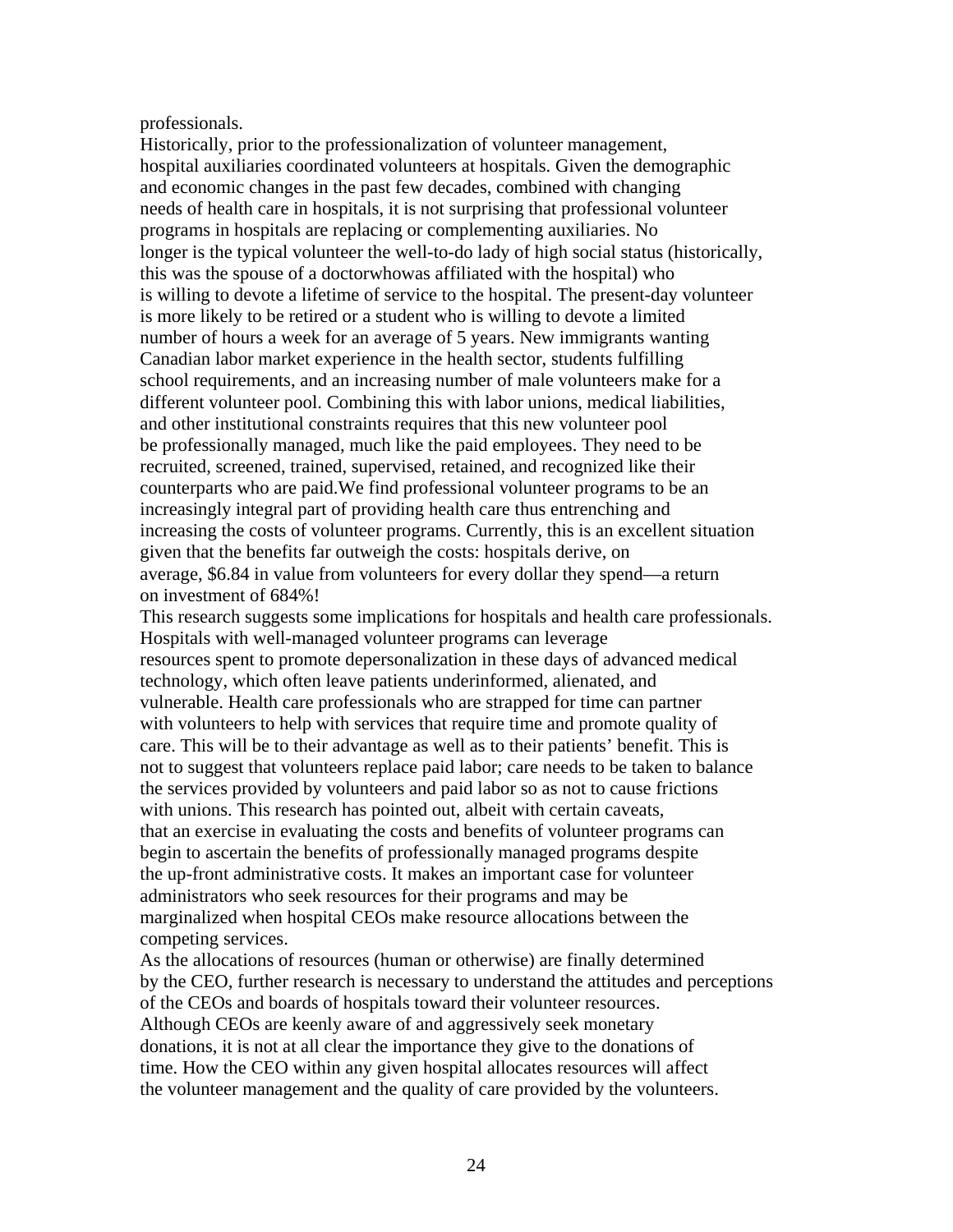Research is also needed to assess the impact of volunteer programs from the perspective of the recipients and the community at large to complete the picture on the benefits.We see this study as a starting point in assessing costs and benefits of volunteer programs. Whether such valuations can be extended to other sectors and across cultures requires replications in different industries and cultural settings.

Notes

1. Federal funding for health care has been reduced by \$1.7 billion in Ontario since 1995. Although the provincial government has made up this deficit, it has done so by significantly restructuring the health care provision with cutbacks from traditional hospital services (see http:// www.premier.gov.on.ca/english/speeches/HealthStatement040300.htm).

2. The number of hours in one average full-time job equivalent is 1,675.2 hours annually in Ontario (Statistics Canada, 1993).

3. From the volunteer survey, we got the estimates of hours per week to be 4.98 and 6.44 for the working and nonworking, respectively. However, we take the total hours received by the hospital from the manager survey for the following reasons: Our survey was mostly administered at the hospitals, and it is possible that more nonworking people found time to return the survey than the working people; hence, it is not representative of all the volunteers in the database. Also, there was a greater probability of surveying a volunteer who did not have a job outside the hospital such as the nonworking group volunteers. We bifurcate the total hours from the manager survey (70,515) into two parts based only on the differential hours contributed per week from the volunteer survey, that is, 30,744.54 and 39,770.46 for the working and nonworking, respectively. Implicit in this is a 50/50 weighting of the two group sizes, which is different from the volunteer survey but is not inconsistent with the National Survey of Giving, Volunteering, and Participating findings on volunteers (Parmegiani, 1997).

4. For the year ending March 31, 2000, the average hourly wage rates in sub sectors in Ontario (Statistics Canada, 2000, Table 281-0022) are weighted to the jobs undertaken by volunteers as per information from managers.

5. Replacement costs as we have suggested may be an overestimate of the benefits, as volunteers are doing jobs the hospitals would not have had done if they had to hire paid labor. Consider the case where hospitals did recruit volunteers to substitute for paid staff members who make \$17.57 per hour and, for the sake of simplicity, the net value of the marginal worker to the hospital. If hospitals hire volunteers up to the point where the marginal benefits are equal to the marginal costs, then the last volunteer is worth exactly what he or she costs. Our calculations suggest that the cost of using an hour of volunteer labor is \$2.63 per hour (costs of managing, recruiting, etc., are \$185,405 per site for an average of 70,515 volunteers hours per site per year). Assuming that productivity falls to zero in a linear fashion, the average volunteer hour is worth \$10.10 ([\$17.57 +  $2.63$ ]/2 = 10.10) in benefits to the hospital per \$2.63 of costs—a rate of return of 384%. This calculation, we believe, underestimates the true benefits, as it assumes that hospitals can make hiring and recruiting decisions solely on efficiency criteria, productivity that drops to zero, and when there are no positive externalities to the volunteer program. Because this is not the actual case, we simply present this as a conceptual insight and are grateful to one of our anonymous reviewers for pointing it out.

6. This includes services such as education, hospitals and welfare organizations, services to business management, food and beverage services, and amusement and recreation with a mix of salary and hourly wage workers that most closely resembles a situation for voluntary labor—a 52/48 split in the favor of hourly wage workers (Ross, 1994).

7. Although the question asked for supervision time per volunteer per activity, the responses were given per activity as volunteers are generally supervised in groups and thus hours reported were per activity and not per activity per volunteer. This was clarified during the interviews. 8. We get significantly different estimates for average hours contributed by a volunteer when we look at the responses of managers (101 hours/volunteer/year) and volunteers (6.24  $\times$  52 = 324 hours/volunteer/year).We do not believe it is a reporting error. The differences arise because of the fact that the managers average the hours over active and relatively passive volunteers, all of whom appear on the hospital volunteer database. The response given by volunteers, generally the more active volunteers (they were surveyed on premises in most cases), is higher, as expected. In assessing benefits to the hospital, we have used the former, and we used the latter when estimating net costs to the volunteer who provided us responses on their opportunity costs and their willingness to pay for benefit estimates.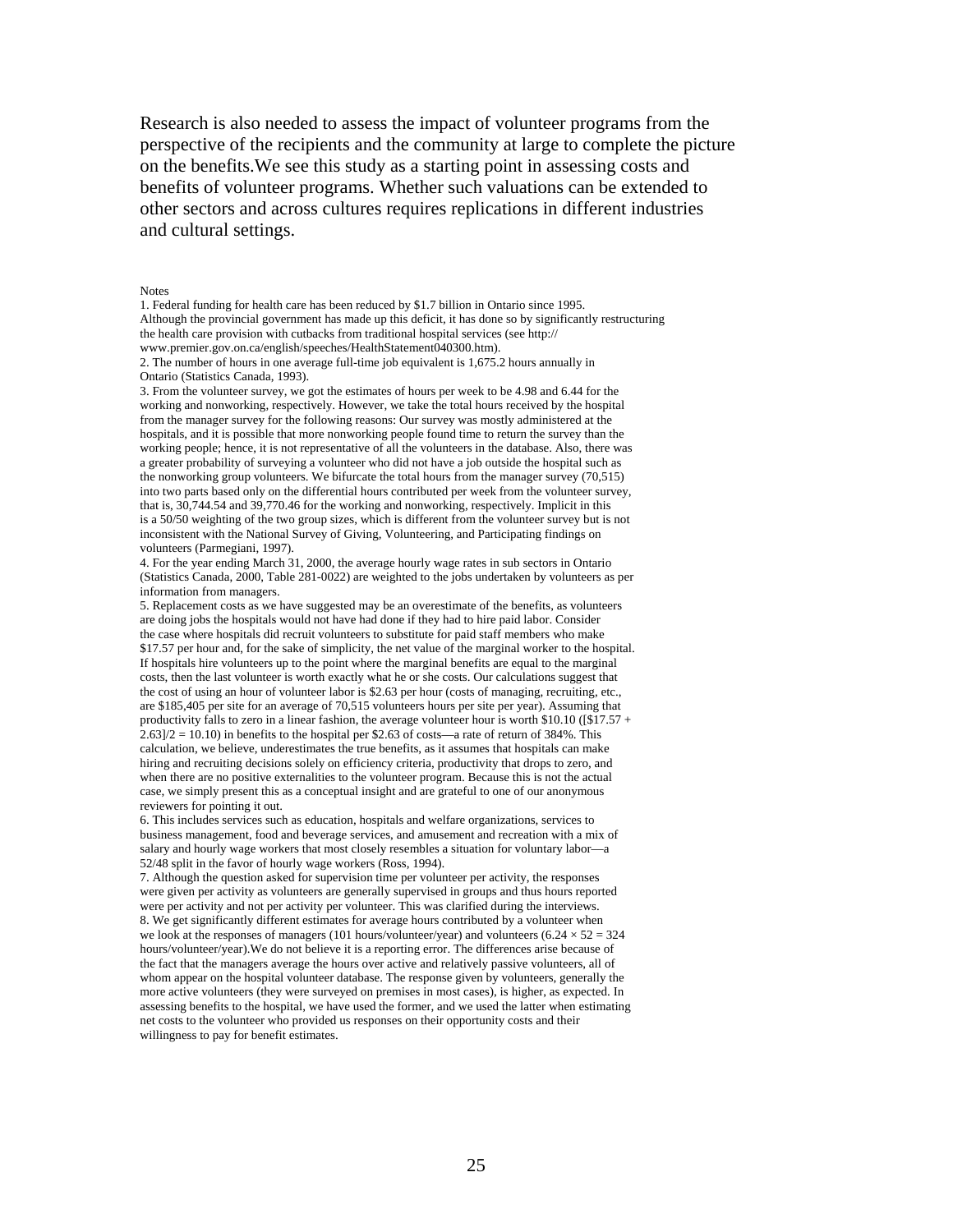## **References**

Bergel, V. R. (1994, Spring). The many (unexpected) advantages of volunteering. *The-New-Social-Worker*, pp. 22-23.

Bowen, P. (1997).Trends in volunteerism: A Canadian perspective. *Journal of Volunteer Administration*,*15*(3), 4-6.

Brown, E. (1999). Assessing the value of volunteer activity. *Nonprofit and Voluntary Sector Quarterly*,*28*(1), 3-17.

Brudney, J. (1990). *Fostering volunteer programs in the public sector*. San Francisco: Jossey-Bass.

Canadian Healthcare Association. (1999). *Funding Canada's healthcare system: CHA policy brief*. Ottawa, Canada: CHA Press.

Chambre, S., & Lowe, I. B. (1983-1984).Volunteering and the aged: A bibliography for researchers and practitioners. *Journal of Volunteer Administration*, *11*(2), 35-44.

Culp, K.,&Nolan, M. S. (2000, November). *Societal trends which will impact volunteer administration in the next 10 years*. Paper presented at the Association for Research on Nonprofit Organizations and Voluntary Action Conference, New Orleans, LA.

Day, K. M., & Devlin, R. A. (1998). Volunteerism and crowding-out: Canadian econometric evidence. *Canadian Journal of Economics*, *29*(1), 37-53.

Dow, W. (1997). *The voluntary sector: Trends, challenges, and opportunities for the new millennium*. Vancouver, Canada: Volunteer Vancouver.

Emanuele, R. (1996). Is there a downward sloping curve demand curve for volunteer labor? *Annals of Public and Cooperative Economics*, *67*, 193-208.

Freeman, R. (1997).Working for nothing. The supply of volunteer labor. *Journal of Labor Economics*,*15*, 140-166.

Hall, M., Knighton, T., Reed, P., Bussiere, P., McRae, D., & Bowen, P. (1998). *Caring Canadians, involved Canadians: Highlights from the 1997 National Survey of Giving, Volunteering and Participating*. Ottawa, Canada: Statistics Canada.

Hall, M., McKeown, L., & Roberts, K. (2001). *Caring Canadians, involved Canadians: Highlights from the 2000 National Survey of Giving, Volunteering and Participating*. Ottawa, Canada: Ministry of Industry.

Handy, F., Cnaan, R., Brudney, J., Meijs, L., Ascoli, U., & Ranade, S. (2000). Public perception of "who is a volunteer:" An examination of the net-cost. Approach from a cross-cultural approach. *Voluntas*, *11*(1), 45-65.

Handy, F.,& Srinivasan, N. (2003).*A view from the top: How hospital CEOs perceive volunteer resources*. Unpublished manuscript, York University, Toronto, Canada. Independent Sector. (2001). *The new nonprofit almanac in brief: Facts and figures on the* 

*Independent Sector*. Washington, DC: Author.

LaPerriere, B. (1998).*Volunteerism in the Canadian health sector*. Ottawa, Canada: Volunteer Canada.

Macduff, N. (1997). Solving the hazards of unions and volunteer relations in government organizations. *Journal of Volunteer Administration*, *14*(1), 34-39.

McFarlane, S., & Roach, R. (1999). *Making a difference: Volunteers and non-profit*  (Research Bulletin2). Calgary, Canada: Canada West Foundation.

Menchik,P.,& Weisbrod, B. (1987).Volunteer labor supply. *Journal of Public Economics*, *32*, 159-183.